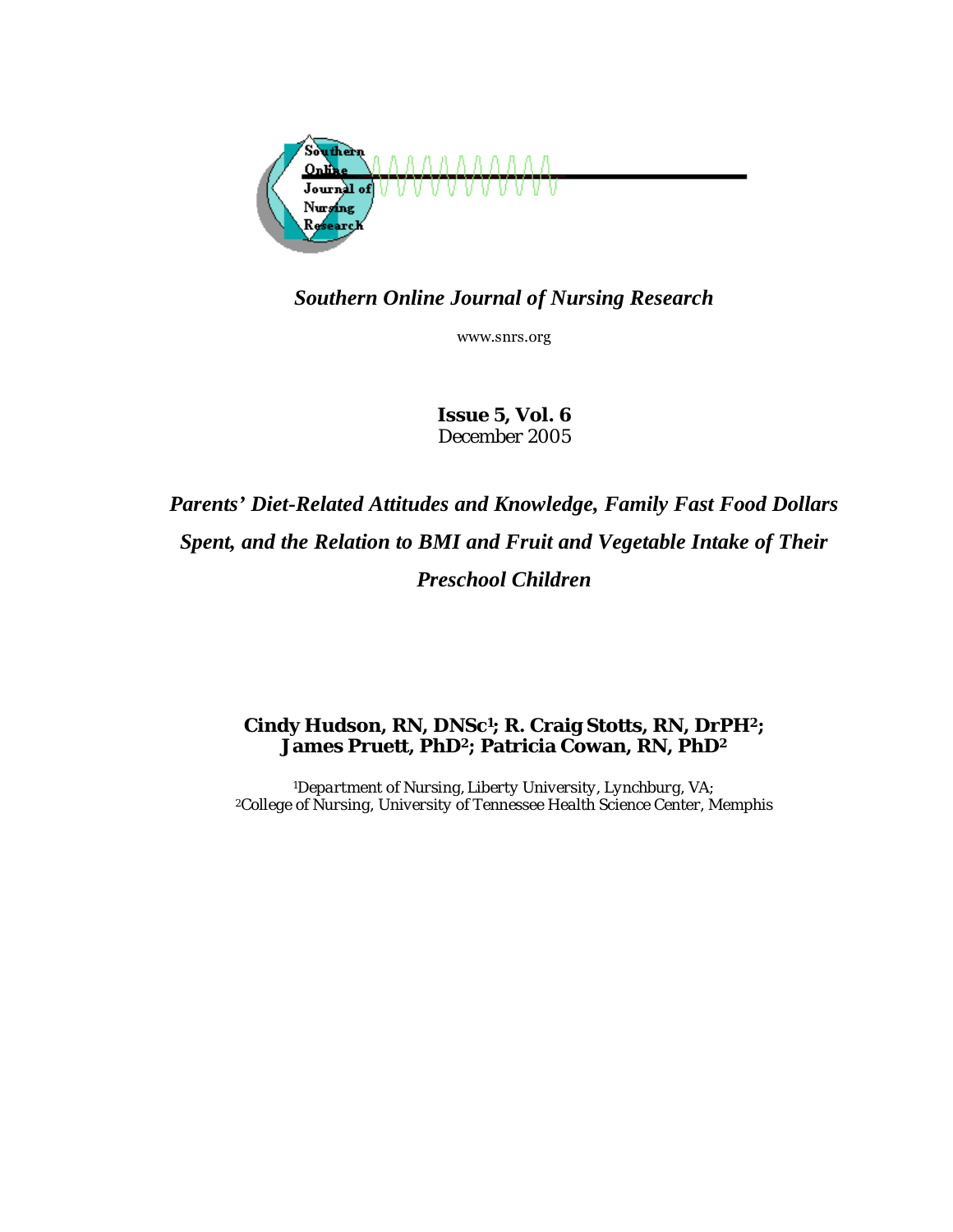#### **ABSTRACT**

**Background:** Overweight in children has increased to epidemic proportions. A potential contributor to the high prevalence of overweight in children is inappropriate diet. Parents are the primary influence of preschool children's diets. The purpose of this study was to describe diet-related attitudes and knowledge of parents, family fast food dollars spent, fruit and vegetable intake of children, and their relation to their children's body mass index-for-age status. **Methods:** This study used secondary data analysis of the national datasets, Continuous Food Survey Intake by Individuals (CSFII) and the Diet Health Knowledge Survey (DHKS). Analysis of data used frequencies and means, employment of Chi-Square to test association between parents' diet-related attitudes and knowledge, and children's body mass index (BMI), and Pearson's *r* to determine significant correlations. Preschool children (n=447) and their parent (n=447), who were part of a larger 16,103 nationally representative sample, were selected for the present study.

**Results**: We found that 95.5% of preschool children do not eat at least three vegetable servings a day and that consumption patterns for fruit varies between Black and White children. Parents' knowledge and attitudes were not associated with children's fruit and vegetable intake nor with BMI status of their children. Findings indicated a negative correlation between family fast food dollars spent and children's vegetable intake and positive correlation to children's fruit intake.

*Key Words: attitudes, knowledge, fast food, fruit and vegetable intake, overweight, obesity, parents, preschool children, nutrition, diet*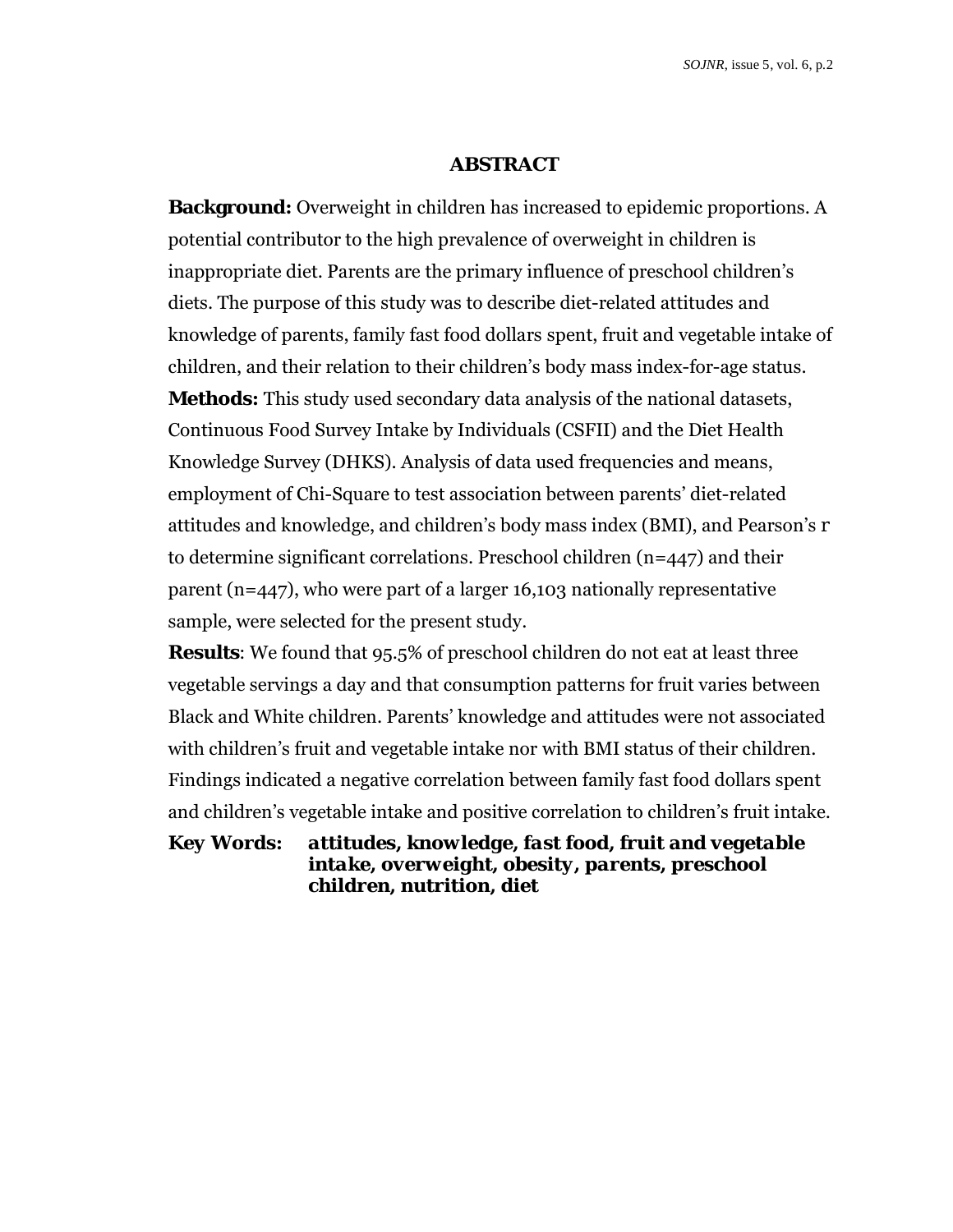#### **Introduction**

Obesity has become a significant yet preventable public health problem of the twenty-first century. Over 10% of American children ages 2-5 years old are overweight (Body mass index (BMI)  $\geq 95\%$ ).<sup>1</sup> Studies have demonstrated that many children's diets are high in fat and calories and low in nutrient-rich fruits and vegetables.**2,3** Many children's dietary intake includes an increasing consumption of fastfood.**4-6** Adult chronic diseases such as type II diabetes and hypertension**<sup>7</sup>** or their risk factors**8** are now seen in childhood. This trend makes early prevention through lifestyle modification of healthy diet a potentially important public health and primary care prevention strategy. Some researchers have studied overweight in preschool children,**1,9-11** parental diet-related attitudes and knowledge,**12,13** fruit and vegetable,**14,15** and fast food intake of young children.**4,5** No study was located investigating either fast food dollars spent in families and obesity/overweight or all variables together in children ages 2-5 years.

The purpose of this study was to examine preschool children's parents' dietary attitudes and knowledge, and determine the possible correlation of family fast food dollars and/or fruit and vegetable intake with children's body mass index-for-age (BMI). These findings may assist nurses and other health care providers in directing strategies to promote healthy lifelong diets.

Obesity has become the second leading cause of preventable deaths in the United States.**16** Overweight (greater or equal to 95% of the gender-specific BMI) in children has increased over the last few decades.**9- <sup>11</sup>** The National Health and Nutrition Examination Survey (NHANES) 1999-2000 reported the prevalence of overweight children ages 2-5 years old was 10.4%, a 3.2% increase from 1988-1994.**1** Studies found that older preschool children (4-5 years) have a higher overweight prevalence than younger preschool children.**9,11** A recent study found that overweight prevalence in children ages 2-19 years had increased by 182%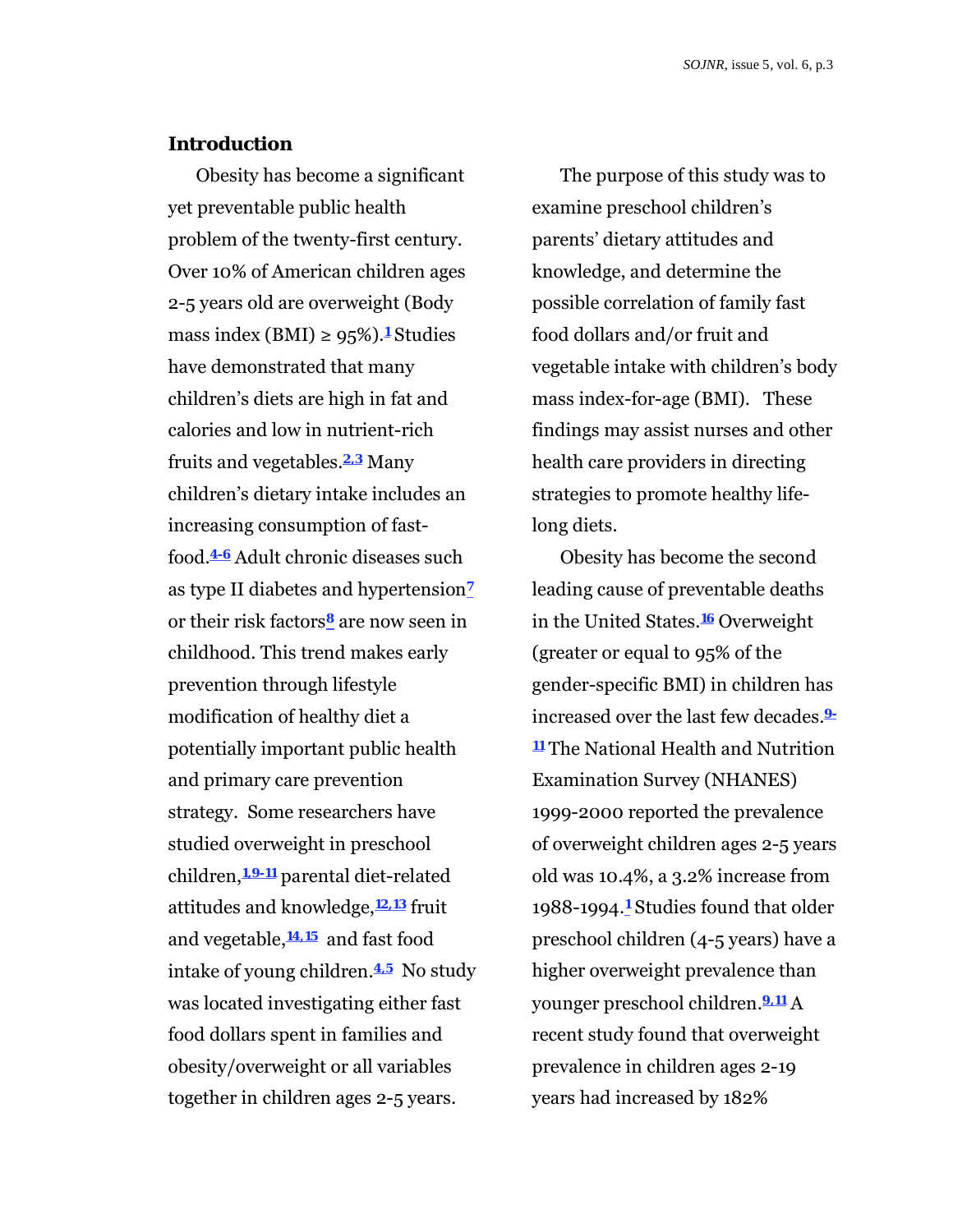between 1971 and 1999-2000.**10** The extent overweight or the average amount that children's BMI goes beyond their age and gender-specific overweight threshold increased to 247% over the past 30 years.**10** These findings suggest that overweight children are becoming heavier.**<sup>10</sup>** This significant rise in overweight in children has become a major public health concern**17** because it is a risk factor for a myriad of chronic diseases, as well as being a financial burden.**18** Multiple studies link overweight in childhood to subsequent obesity morbidity and mortality in adulthood.**19-21** However, the sequelae of obesity are not limited to adulthood as evidenced by the increasing concomitant conditions in overweight youth.**7,20,22**

Parents are the primary role models of preschool children. Exploring parents' dietary beliefs and behaviors may be important in determining whether these factors influence young children's weight. Parental diet-related attitudes, knowledge and behaviors, and family fast food dollars spent have been explored.**4-6,12,23,24**

Several studies have examined diet-related attitudes, knowledge, and obesity.**12-14, 23-25** However, these studies all tend to take a slightly different perspective, and have not specifically focused on parental dietrelated attitudes and knowledge, family fast food dollars spent, and preschool children's fruit and vegetable consumption. In a study by Kuchler and Lin,**25** women who did not believe their weight was predetermined had lower BMI compared to those who believed their weight was predetermined. Higher parental nutrition knowledge was associated with a lower prevalence of overweight in children.**23** While most parents  $(270%)$  know the correct United States Department of Agriculture (USDA) recommended fruit servings per day,**19,24** only 34% of parents know the correct vegetable daily servings.**24** Income level was a determining variable in parental awareness of correct recommended vegetable servings. Only 34% of adults were aware of the correct daily vegetable servings,**24** and low-income adults were significantly less likely to know the correct servings of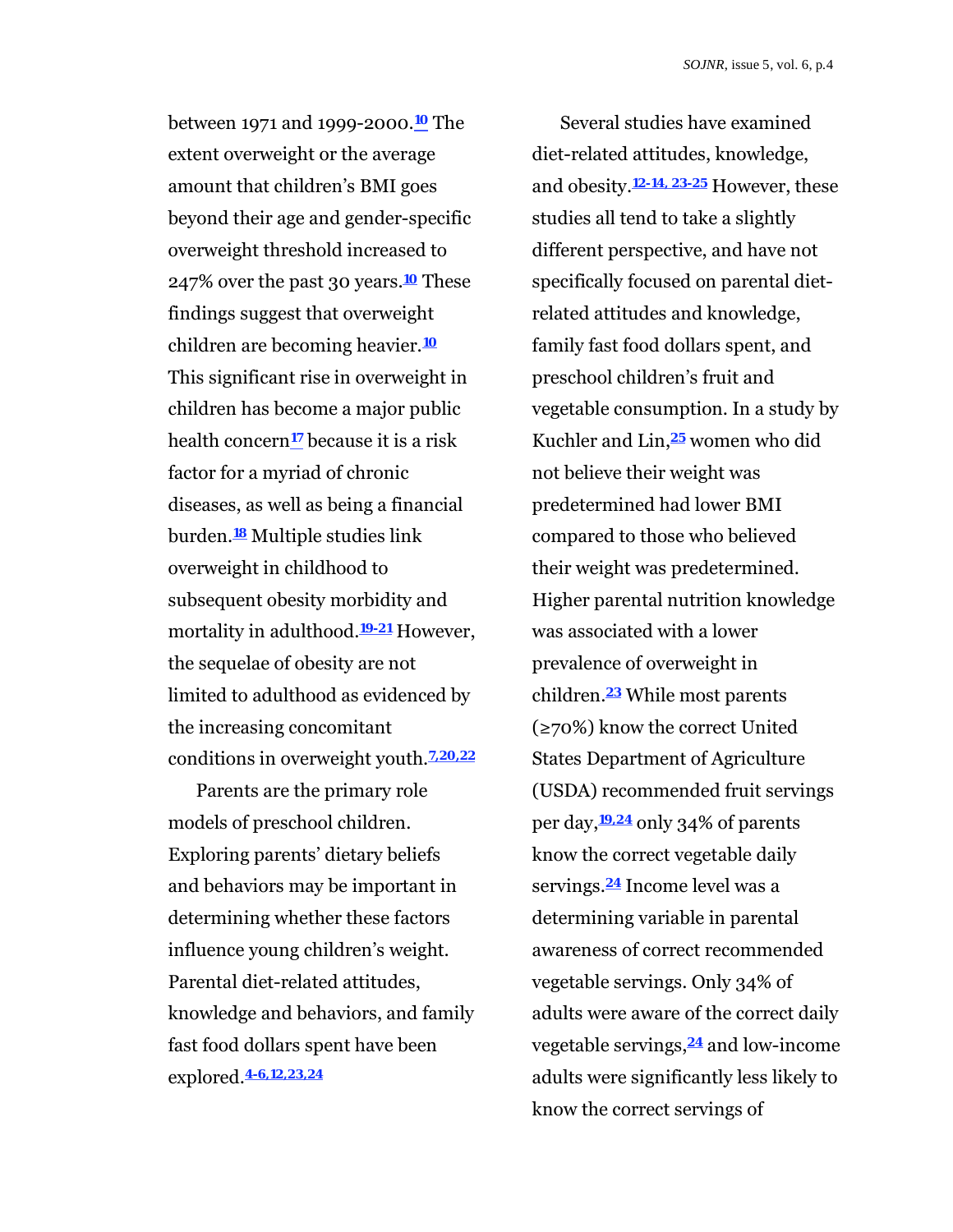vegetables compared to high-income adults.**13** Guthrie and Fulton**24** found the quantity of fruit consumed was negatively associated with increased body mass index. Colavitio and colleagues**12** examined the relationship of meal planners' diethealth related attitudes and knowledge to the food intake of children ages 2 to 5 years. Their findings suggested that parents' taste preferences rather than nutritional knowledge may have more of an influence on their fast food choice.**<sup>12</sup>**

A study investigating the relationship between obesity and the consumption of fruit and vegetables noted that adults and children who consumed diets high in fruits and vegetables were thinner.**15** Lin and Morrison**15** concluded that those with lower BMI's consumed diets high in fruit, but found no consistent correlation between vegetable intake and BMI in a study that included children ages 5-17 years. In another study, Field and colleagues**<sup>26</sup>** concluded while girls, ages 9-14 years, fruit and vegetable intake was lower than recommendations in a cross-sectional cohort, no significant correlation in BMI z-score change

and fruit and vegetable intake was noted.**26** Their findings suggested that in boys ages 9-14, vegetable intake was inversely related to changes in BMI z-score  $(\beta)$  per serving = -0.003).**26** Mother's education level and child's age and gender were suggested by Cooke and colleagues as predictors of children's vegetable intake, while ethnicity was a predictor of fruit consumption.**<sup>14</sup>** Their findings further suggested that parental fruit and vegetable intake, the early introduction of fruit and vegetables into a child's diet, and breastfeeding are predictors of both fruit and vegetable intake.**14** Brady and colleagues studied the dietary intake of children and the recommended USDA Pyramid Dietary Guidelines; they found only 5% of children met the fruit consumption guidelines and 20% met the recommended vegetable servings,**27** suggesting that children may not consume the recommended servings per day of fruit and vegetables. Kranz and colleagues' found an increase in American preschoolers' fruit and vegetable intake over the last 30 years.**28**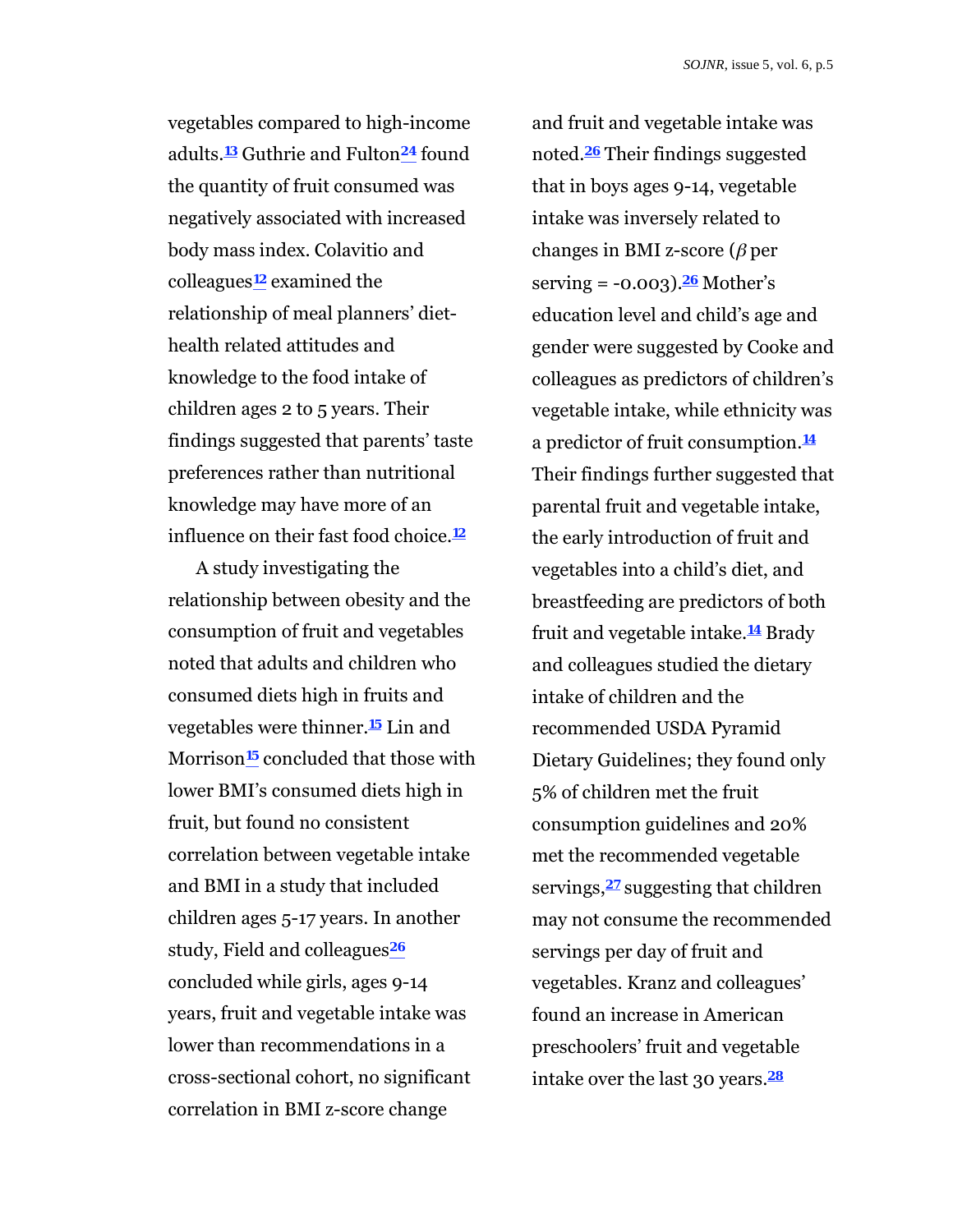However, their findings suggest that younger preschool children eat higher amounts of fruits and vegetables, with children of age 2-3 years exceeding two servings of fruit, but not, on average, meeting the recommended three servings of vegetables.

*Fast foods.* Over the last few decades, fast food consumption has increased in the United States. Interestingly, two studies indicated that there was not a consistent association between fast food intake and obesity.**15,26** The trend in fast food as a staple in American children's diet in the 1970's has increased from 12% of total calories to 25% in the 1990's.**5** Americans' fast food consumption rose from 3% in 1977-78 to 9% in 1995.**29** Over the last 20 years, there has been a 14% increase in away-from-home food consumption, which includes fast food.**5** Adults' (ages 18 to 39 years) average calorie intake for away-fromhome food increased 16% over the time period and was the highest of all age groups.**5** This is significant because most parents of preschool children are in this age group. While preschool children consumed the

least quantity of fast food of any age group, their consumption increased from 12% to 24% of their total caloric intake between 1977-78 and 1994- 96.**5** Fast food has been suggested as a determinant of increased BMI by some researchers,**30** while other research has not found a link between the two.**31** French and colleagues**31** studied fast food consumption among Mid-western urban children, examining demographic and behavioral factors. Fast food consumption was directly associated with greater total energy intake and greater percentage of energy from fat than those not consuming fast food during a one week time period.**31** Fast food consumption was associated with a lower daily intake of fruit and vegetables**31** and may adversely effect the quality of dietary intake.**4** A recent study found fast food consumption greater among males, higher income households, and those living in the Southern region.**<sup>4</sup>**

The literature clearly demonstrates that overweight in children is a growing crisis with potential life-long consequences. The increases in adult obesity-associated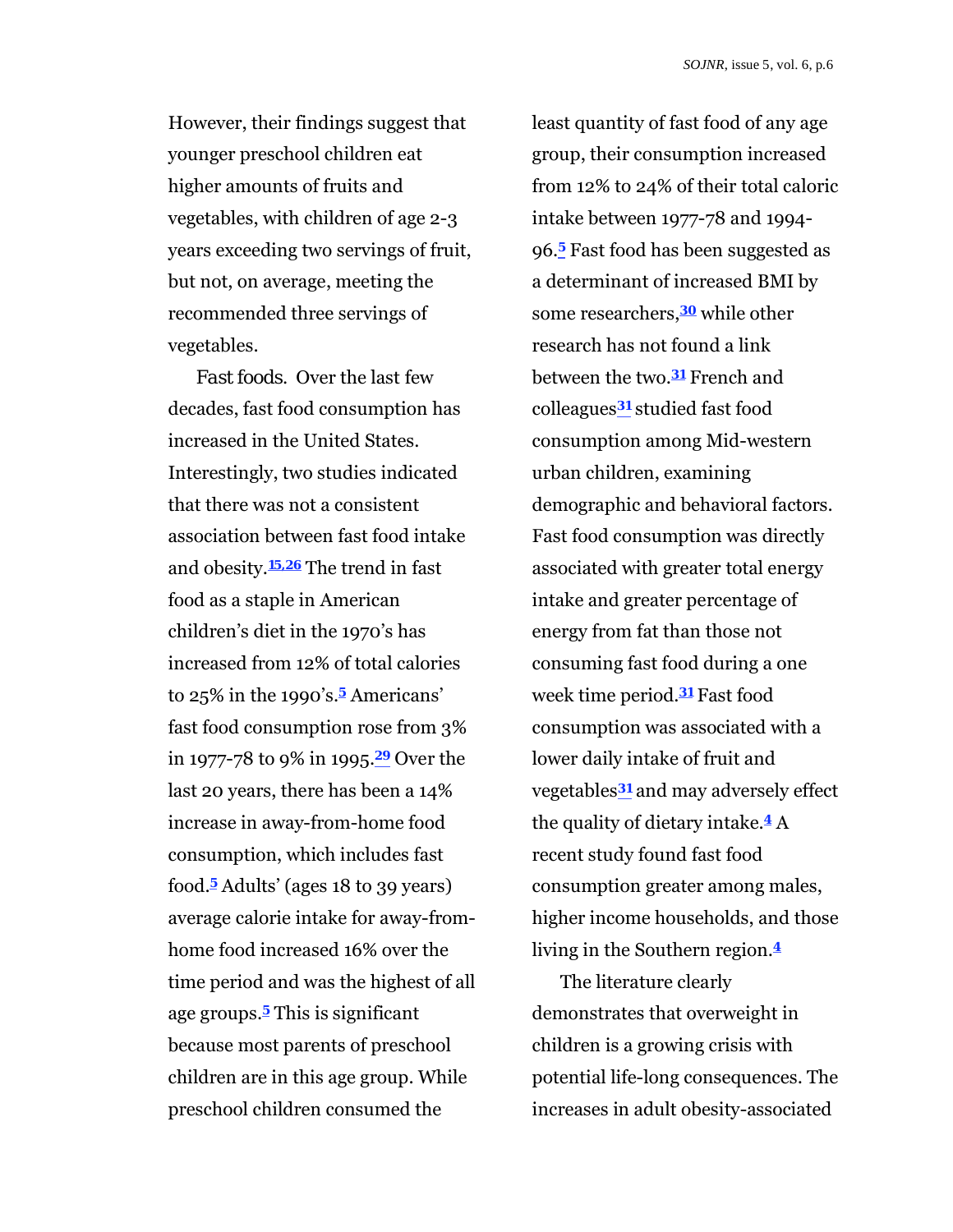mortality and morbidity, as well as the morbidity seen in overweight children and adolescents, have generated a growing public health concern. Limited work has focused on younger children, parental attitudes and knowledge, fruit and vegetable consumption, and fast food intake; no published studies have examined this combination of factors in children 2 to 5 years of age. This study may assist in a better understanding of parental dietrelated attitudes and knowledge, and

of family fast food dollars and their correlation to children's BMI and overweight status. This information may lead to development of nursing and public health strategies aimed at the reduction of overweight incidence and prevalence, especially among children.

Parental diet-related attitude and knowledge provided the conceptual foundation for this study as depicted in Figure 1 based on a review of literature.

## **Figure 1 Conceptual Framework**

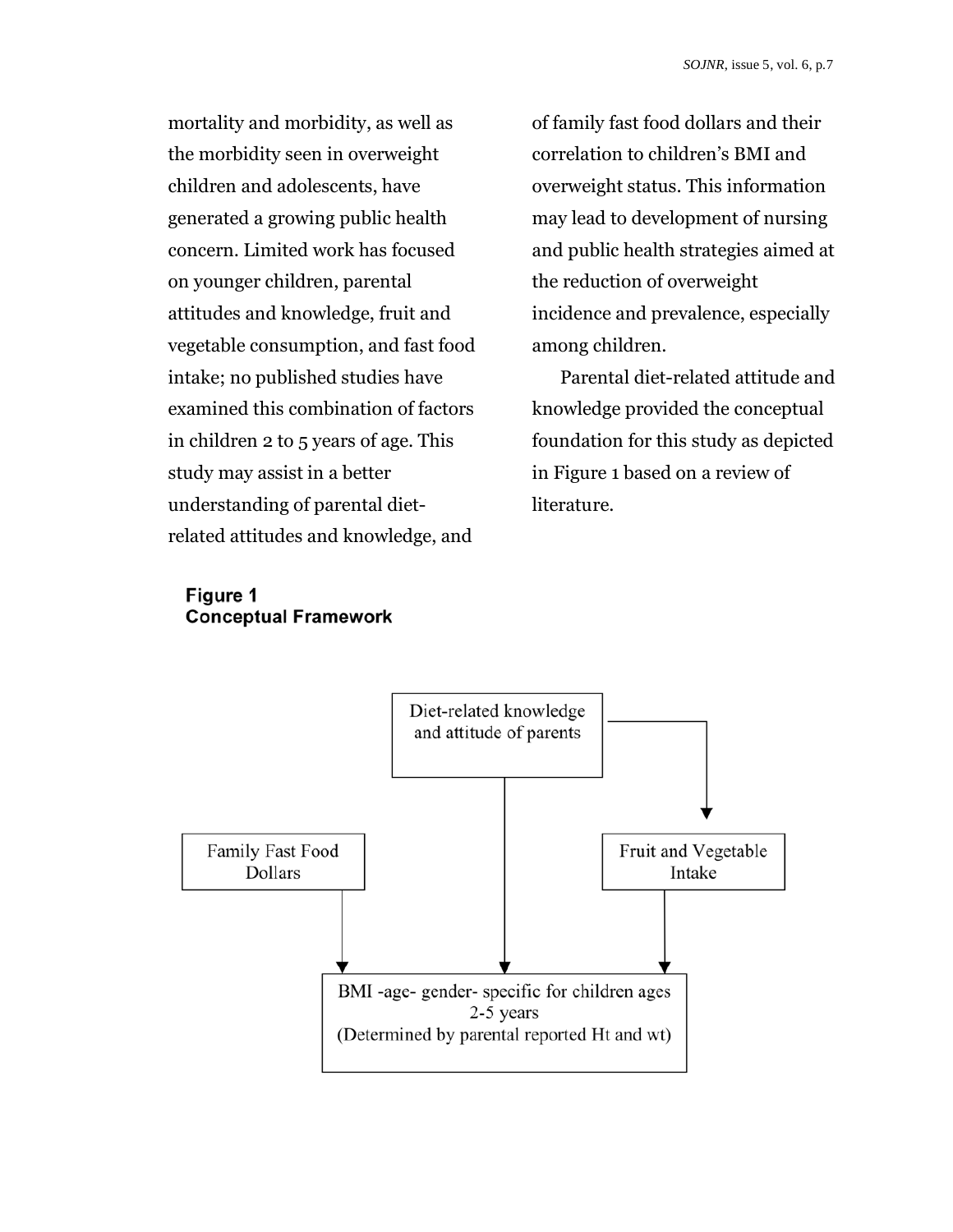Studies supported the conceptual links of parental diet-related attitudes and knowledge with the variables of family fast food dollars, children's BMI-age-gender-specific and children's fruit and vegetable intake.**12,14**,**23** Assumptions for this study were parents as the primary influence and role models for children ages 2-5 years and parents' diet-related attitude and knowledge provide the most significant influence for young children's fast food and fruit and vegetable consumption.

#### **Methods**

*Sample.* The Continuous Survey Food Intake by Interview (CSFII) and Diet Health Knowledge Survey (DHKS) used a nationally representative sample of noninstitutionalized adults and children. A stratified, multistage area probability sampling method was used to select subjects. The sampling method used geographic location, socioeconomic status, and urbanization for population stratification. The intricacy of

stratification and multistage probability sampling permits researchers to gain a nationally representative sample in an efficient and cost-effective manner.**32** An over-sampling of low-income persons was performed to provide reliable inferences of that population.**<sup>32</sup>**

The CSFII and DHKS are conducted by the United States Department of Agriculture (USDA) through a private contractor, Westat, Incorporated, of Rockville, Maryland. Trained interviewers collected CSFII data on 16,103 individuals by in-person interviews between 1994 and 1996. The DHKS sampled 5,765 adults ages 20 years and older. For the purposes of this study, subjects were limited to children ages 2-5 years and the adult household member who completed the follow-up telephone DHKS. All data (demographic, food intake, height, and weight) were selfreported. Height and weight measurements were in the English system. Self-reported height and weights were used to compute the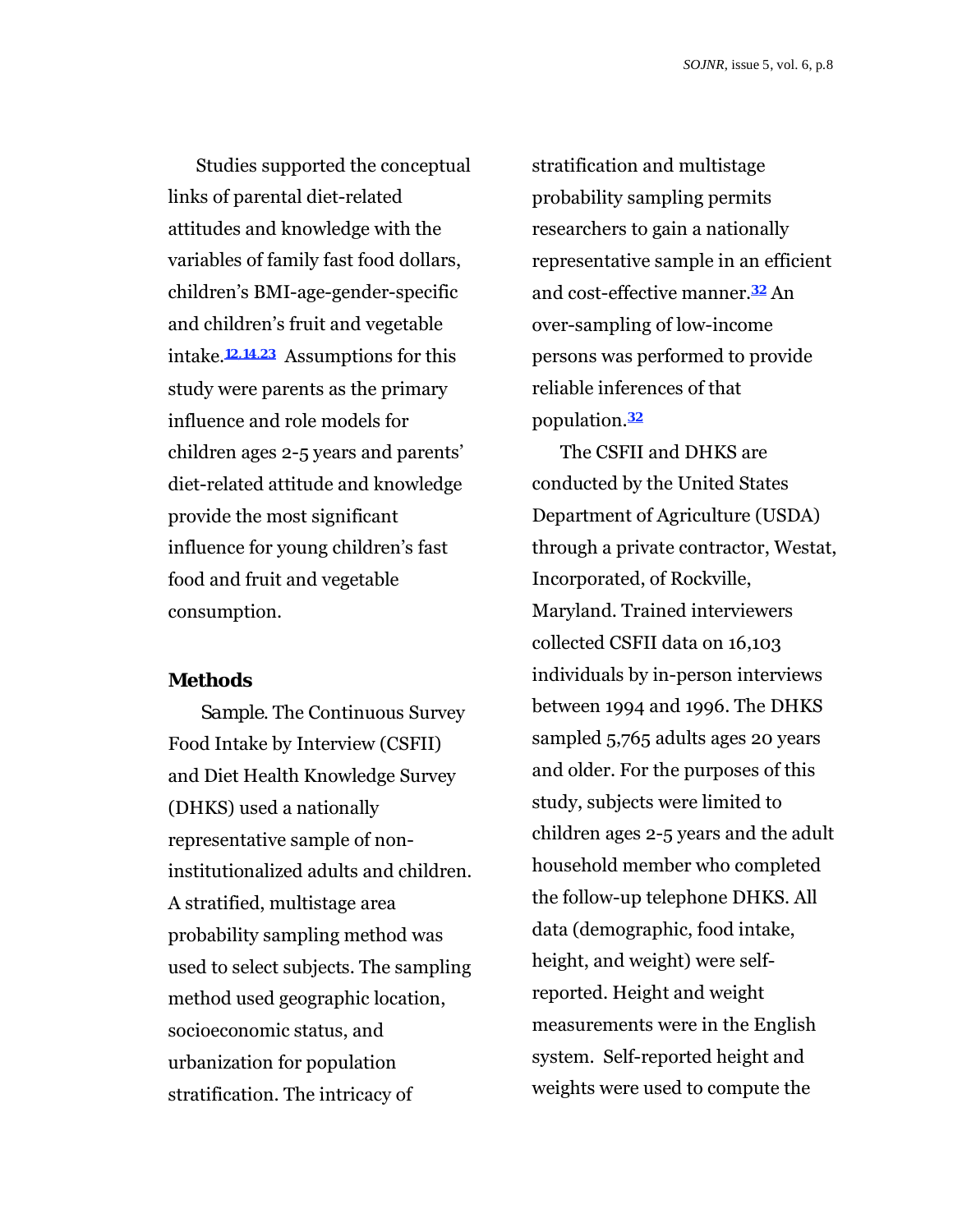BMI of children. The following formula was used to calculate the BMI for children ages 2-5 years:

# **Weight in pounds / height in inches x 703 = BMI.**

BMI-age-gender-specific was then determined using the Centers for Disease Control (CDC) BMI-agegender-specific growth charts.**33** The final sample for this study was 447 parent proxies (male and female head of households) and 447 children ages 2-5 years whose parents completed a Day-1 CSFII. Parents 19 years and younger were excluded from this study because of

the DSHK exclusion criteria. There was a 14.7% rate for key missing data, leaving a sample of 381 for parents and children.

Selection of specific demographic data and various questions on parental attitudes and knowledge related to diet and health, as well as food intake of children, was made after a thorough review of the literature. Figure 2 lists the questions chosen from the Diet Health Knowledge Survey related to diet attitudes and knowledge of parents.**<sup>34</sup>**

## **Figure 2.**

## **Questions Used from the Diet Health Knowledge Survey (DHKS)**

- How many servings would you say you should eat for good health from the fruit group?
- How many servings would you say you should eat for good health from the vegetable group?
- Do you agree some people are born to be fat?
- Do you agree what you eat can make a big difference in your chances of getting disease?
- Is it important to choose a diet low in saturated fat?
- Is it important to choose a diet with plenty of fruit and vegetables?
- Is it important to maintain a healthy weight?
- Is it important to choose a diet low in fat?
- Have you heard about any health problems caused by being overweight?

The DHKS provides information on adults' perceived appropriate food and nutrient intake, awareness of the relationship between diet and health,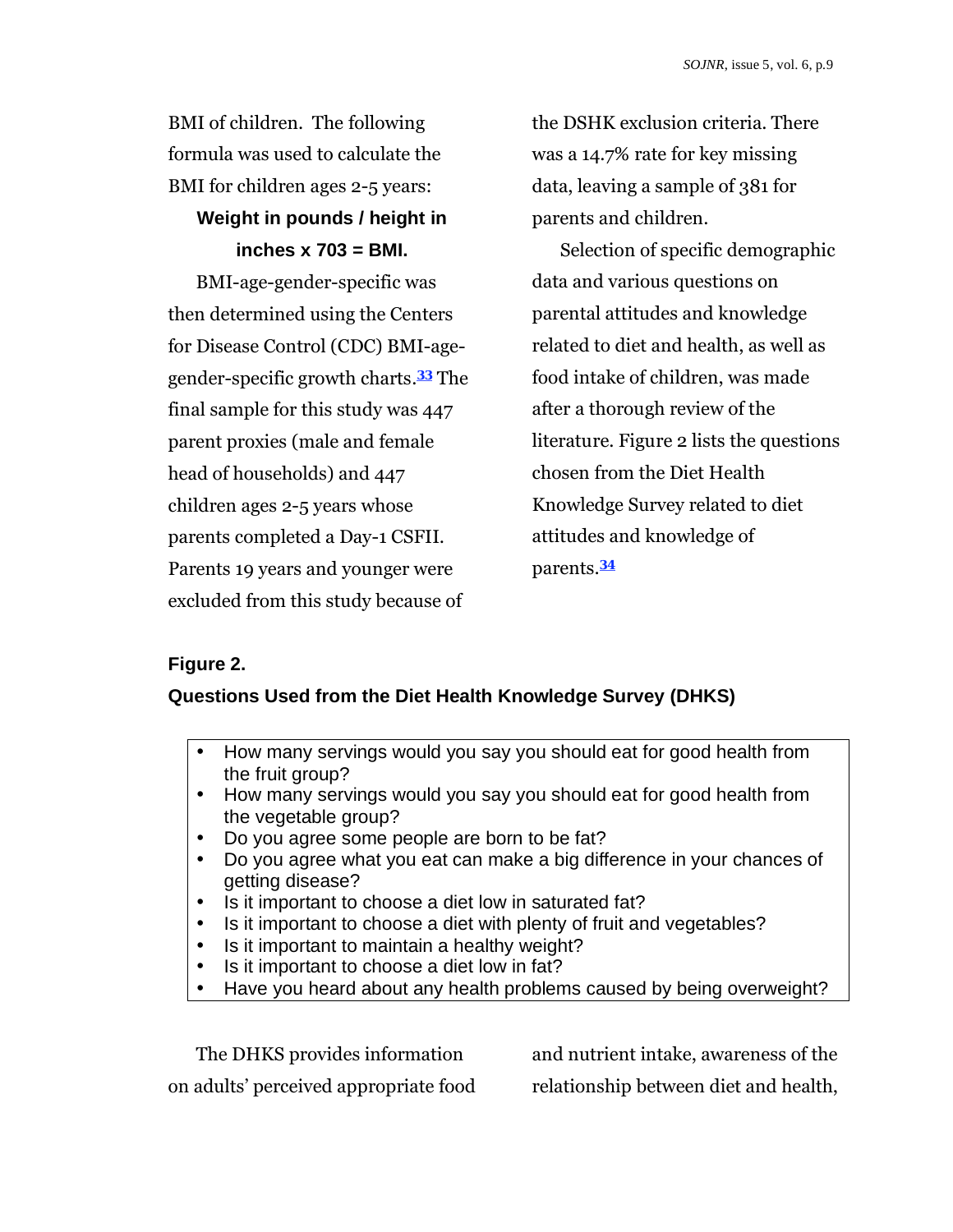perceived significance of nutritional guidance use, comprehension of food labels, and knowledge of recommendations for USDA food servings. The CSFII asked questions such as food and nutrient intake for individuals, sources of food, location of food consumption, and fast food intake. This survey collected data on fruit and vegetable (excluding white potatoes) for Day-1 intake. On two non-consecutive days, trained interviewers administered the CSFII questionnaires by proxy for children ages 2 to 6 years of age. Interviewers collected data for Day-1 intake questionnaires with face-to-face interviews. Three to ten days later, interviewers conducted Day-2 interviews either in person or by telephone. This study used only data from CSFII Day-1. Researchers selected data from Day-1 to ensure a larger sample. Day-2 participation was not a requirement for inclusion in the CSFII or DHKS. Questions used from the CSFII and the Household Survey that provided the socioeconomic demographic data on subjects included the following: age, gender, race/ethnicity, region, parental education level, income

level, and employment status.

Written permission to conduct this study was received from the University of Tennessee Health Science Center's Institutional Review Board. This study's data did not contain any individual-identifying information and no individual-level data analyses were conducted.

*Analysis.* Data analyses used the SPSS version 12.0 statistical software program. Frequency and means of demographic variables were determined. Descriptive correlations of children's BMI-age-specific and fast food dollars, children's BMI (age-specific) and parental DHKS response and children's fruit and vegetable consumption were determined using product-moment correlation coefficients (Pearson's *r*). Chi-Square analysis was used to determine the relationship between parental diet-related attitudes and knowledge and children's BMI status. Weighting of data allowed generalization of findings and compensation for variable probabilities of selection, underrepresentation of specific population groups, and differential non-response rates using SPSS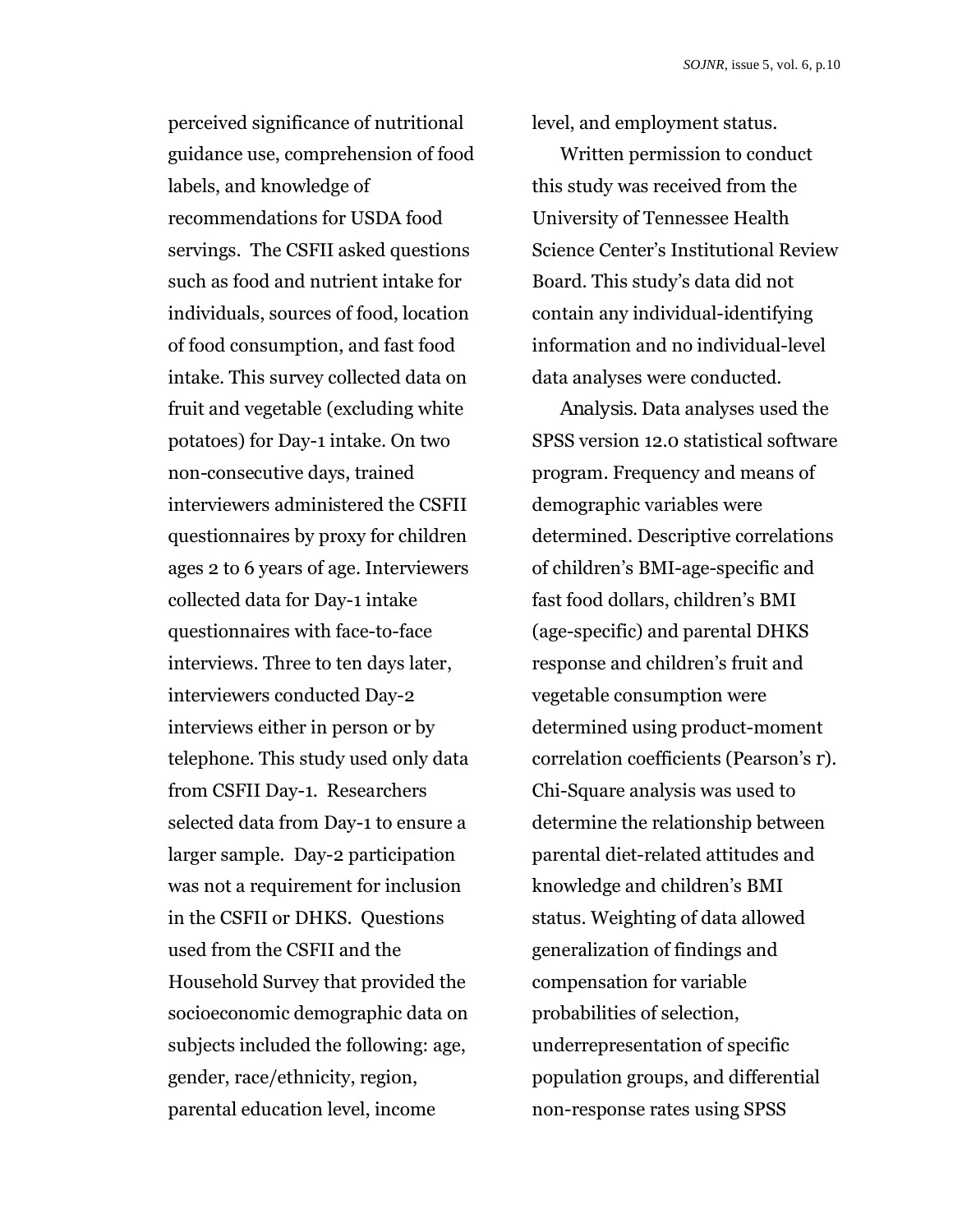version 12.0.

The CSFII data provided fruit and vegetables in grams rather than in servings. To convert to serving portions, investigators divided fruit and vegetable total grams by 100 providing the number of servings in both food groups. The BMI-age and gender-specific values were determined by BMI z score for the CDC BMI age- and gender-specific growth charts.**<sup>33</sup>**

#### **Results**

The respondents consisted of 447 children ages 2-5 years and a parent, who were part of a large, nationally representative study. The study showed that most overweight children live in the urban areas and Southern region of the U.S. Parents of overweight children were typically older, more likely to have some college education, a higher income, and are employed full-time. A table describing the sample follows.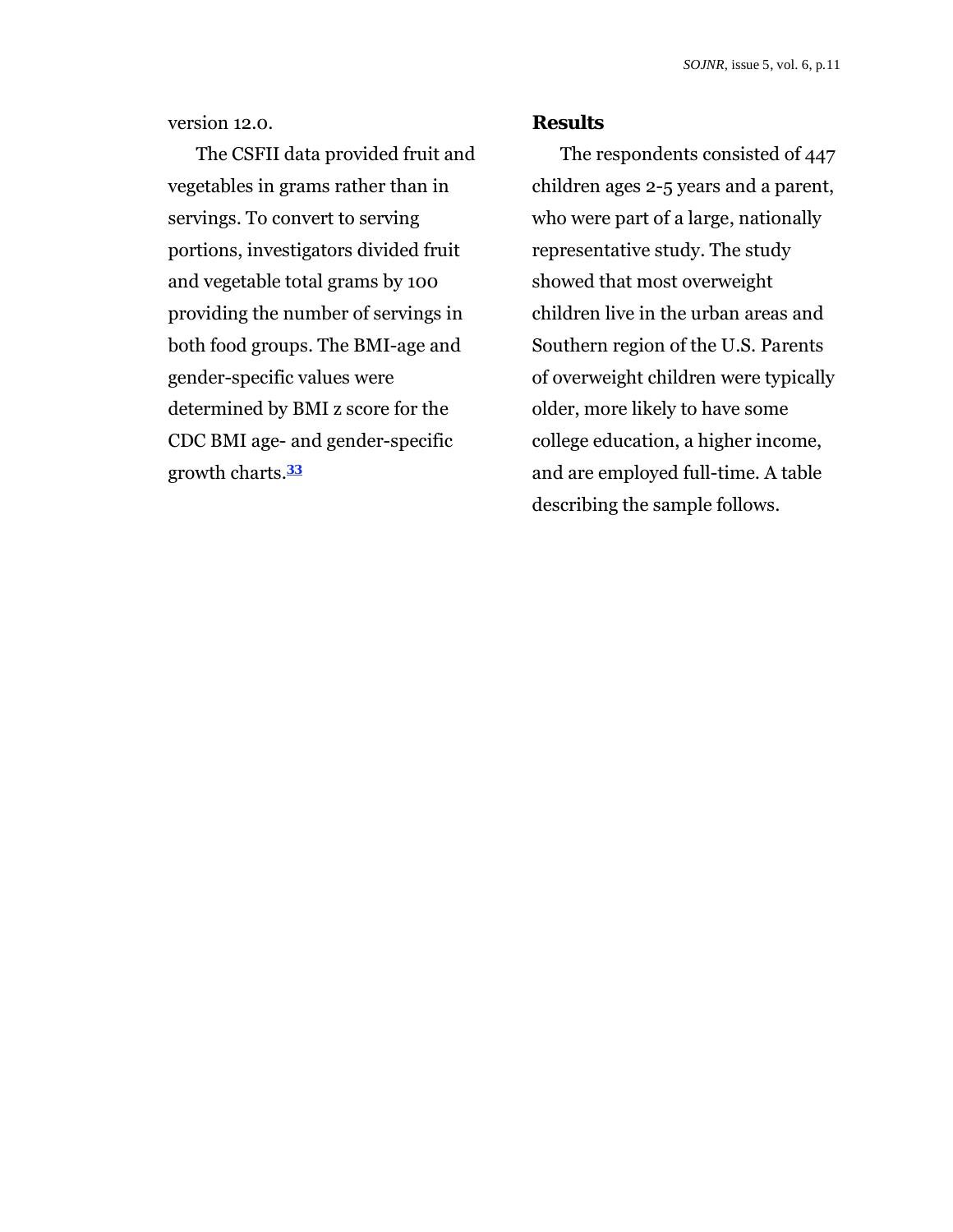| Table 1.                                 |  |
|------------------------------------------|--|
| <b>Demographics of Sample Population</b> |  |
|                                          |  |

| <b>Children</b>        |            | Race/Origin             |       |
|------------------------|------------|-------------------------|-------|
| Mean age (SD)          | 3.34(1.08) | White, non-<br>Hispanic | 76.9% |
| Gender                 |            | Black, non-             | 13.9% |
| Male                   | 50.1%      | Hispanic                |       |
| Female                 | 49.9%      | Other, non-             | 4.5%  |
|                        |            | Hispanic                |       |
|                        |            | Hispanic                | 4.7%  |
| Parent*                |            |                         |       |
| Mean age               | 33.8       | Income, Household       |       |
| Median age             | 33         | $<$ \$10,000            | 7.1%  |
| Modal age              | 29         | \$10,000-19,999         | 13.6% |
|                        |            | \$20,000-29,999         | 14.5% |
| Age groups             |            | \$30,000-39,999         | 19.6% |
| 20-29                  | 2.1%       | \$40,000-49,999         | 13.4% |
| 30-39                  | 34.9%      | $$50,000+$              | 31.8% |
| 40-49                  | 49.2%      |                         |       |
| $50+$                  | 14.0%      | Region                  |       |
|                        |            | Northeast               | 16.3% |
| <b>Education Level</b> |            | Midwest                 | 29.0% |
| 11 <sup>th</sup> grade | 10.8%      | South                   | 39.1% |
| HS graduate            | 34.2%      | West                    | 15.6% |
| Some college           | 55.0%      |                         |       |
|                        |            | Urban/Rural             |       |
| Employment             |            | Urban                   | 28.9% |
| Full-time              | 54.5%      | Suburban                | 47.4% |
| Part-time              | 10.7%      | Rural                   | 23.0% |
| Unemployed             | 31.0%      |                         |       |
| Other                  | 3.9%       |                         |       |

\*Parent, grandparent, or guardian

The highest rate of overweight was in children age three (11.6%) with two-year-olds having the next highest rate (9.1%) (Table 2). Black preschoolers had the highest overweight rates among the different racial/ethnic groups. The rate of overweight children was highest

among children who resided in the Southern region (37.5%), had a parent with some college education (62.5%), was employed full-time (75.6%), had a household income of at least \$50,000 (33.0%), and whose age was 40-49 years (60.4%).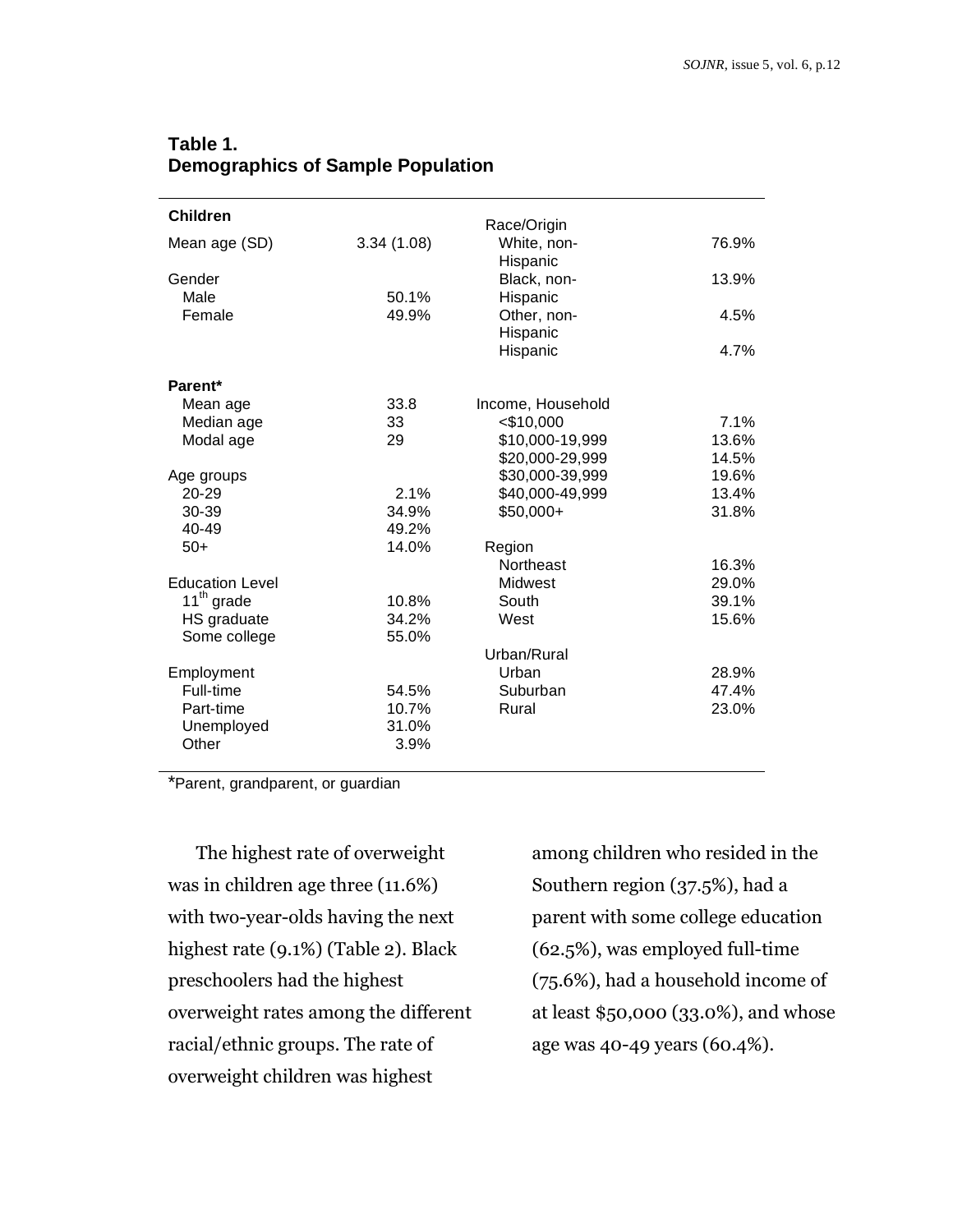| υθιπογιαριπό Γαδιοιδ    |                                  |                 |                                  |
|-------------------------|----------------------------------|-----------------|----------------------------------|
|                         | % Children<br><b>BMI &gt;95%</b> |                 | % Children<br><b>BMI &gt;95%</b> |
| <b>Children</b>         |                                  | Parent (con'd)* |                                  |
| Mean age (SD)           | 3.13(.95)                        | Income,         |                                  |
|                         |                                  | Household       |                                  |
| Age groups              |                                  | $<$ \$10,000    | 10.0                             |
| 2                       | 9.1                              | \$10,000-19,999 | 4.4                              |
| 3                       | 11.6                             | \$20,000-29,999 | 12.4                             |
| $\overline{\mathbf{4}}$ | 7.7                              | \$30,000-39,999 | 7.5                              |
| 5                       | 4.8                              | \$40,000-49,999 | 9.8                              |
|                         |                                  | $$50,000+$      | 8.6                              |
| Gender                  |                                  |                 |                                  |
| Male                    | 9.1                              | Employment      |                                  |
| Female                  | 8.2                              | Full-time       | 11.4                             |
|                         |                                  | Part-time       | 2.3                              |
| Race/Origin             |                                  | Unemployed      | 18.9                             |
| White, non-             | 6.8                              | Other           | 4.5                              |
| Hispanic                |                                  |                 |                                  |
| Black, non-             | 22.6                             | Region          |                                  |
| Hispanic                |                                  | Northeast       | 11.2                             |
| Other, non-             | 11.8                             | Midwest         | 7.9                              |
| Hispanic <sup>§</sup>   |                                  | South           | 7.8                              |
| Hispanic <sup>§</sup>   | 11.1                             | West            | 10.3                             |
| Parent*                 |                                  |                 |                                  |
| Age groups              |                                  | Urban/Rural     |                                  |
| 20-29                   | 7.6                              | Urban           | 12.8                             |
| 30-39                   | 7.4                              | Suburban        | 6.5                              |
| 40-49                   | 10.2                             | Rural           | 8.1                              |
| $50+$                   | 6.3                              |                 |                                  |
| <b>Education Level</b>  |                                  |                 |                                  |
| $11^{th}$ grade         | 6.7                              |                 |                                  |
| HS graduate             | 8.1                              |                 |                                  |
| Some college            | 9.4                              |                 |                                  |

## **Table 2. Percentage of Overweight Among Children Ages 2-5 by Demographic Factors**

 **§** These numbers should not be considered representative due to high rates of missing values (57% Hispanic, 23% Other)

Weighted N = 17,579,271; all p-values<.001

Over 90% of the adult sample agreed that at least two servings of fruit and three servings of vegetables are needed for good health and that a diet high of fruits and vegetables and maintaining a healthy weight were

important. Almost all of the overweight children's parents (97.2%) were aware of health problems associated with being overweight. However, the parents of the overweight children were more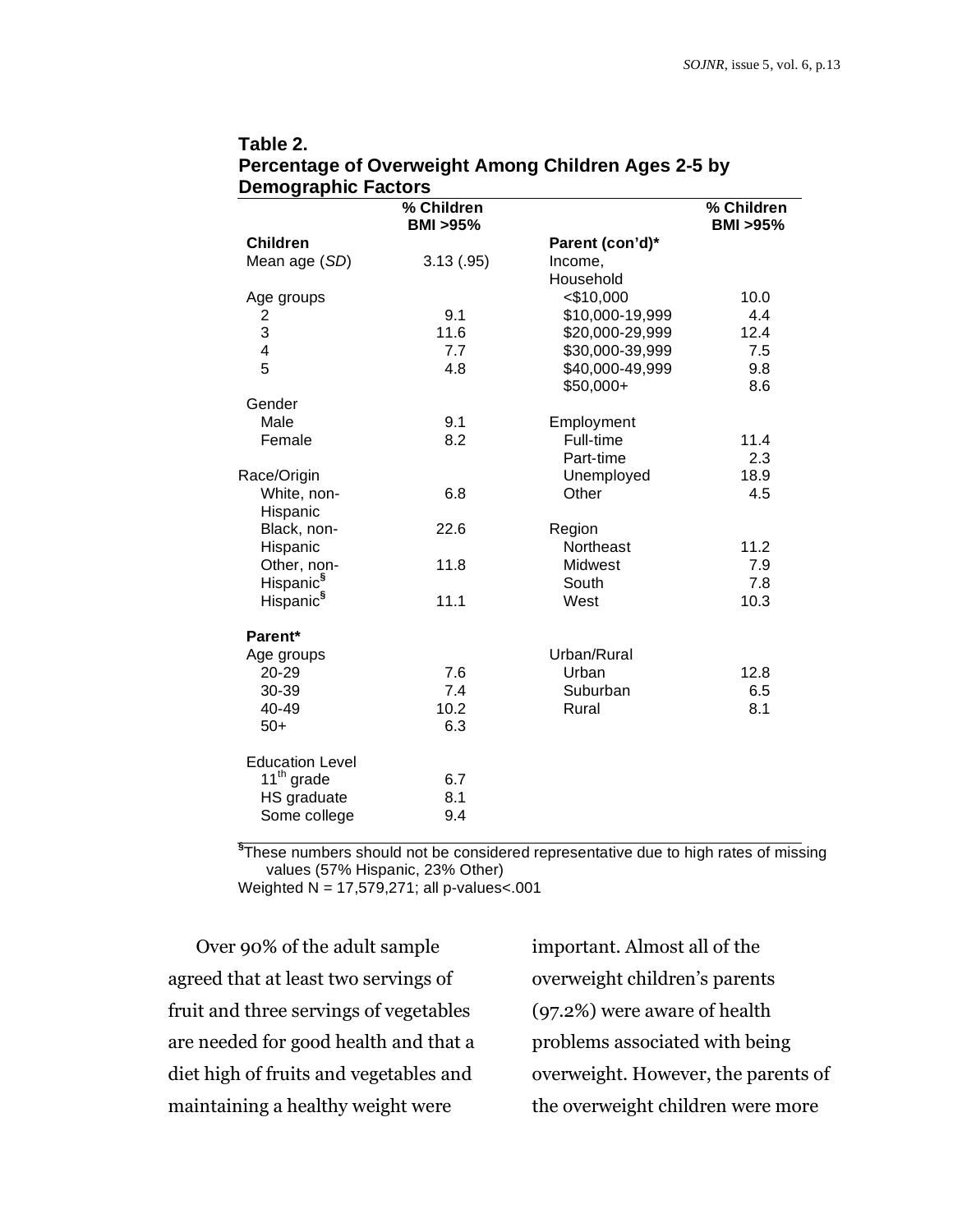likely to express a belief that a diet low in fat or saturated fat was not important. Parents of children whose BMI was at or exceeded 95% were almost twice as likely to disagree with the statement: "what you eat makes a difference in your chances of getting disease." Statistical analysis indicates that there is a relationship between parental diet-related attitudes and knowledge and children's BMI status, suggesting that parental diet-related attitudes and knowledge are not the same in all groups.

As shown in Table 3, while most parents of overweight children knew the correct number of fruit and vegetable servings, parental knowledge tended to vary somewhat from group to group. Table 3 also shows that regardless of whether children were overweight, most parents could correctly state the required three vegetable servings for good health. All differences were statistically significant  $(p = .001)$ . Table 3 presents children's BMI status compared to their parents' diet-related attitudes and knowledge.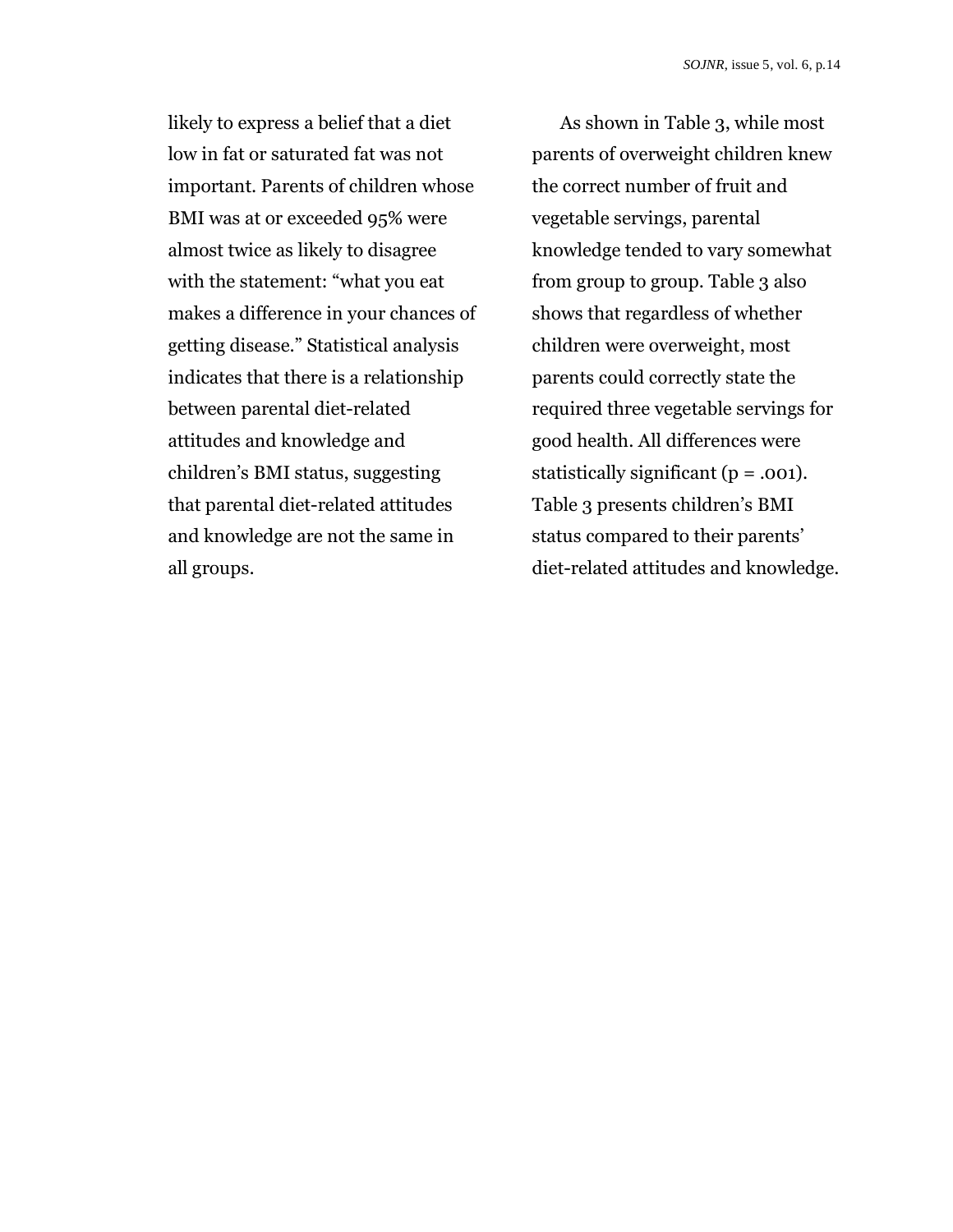## **Table 3. Relationship between parental diet-related attitudes and knowledge, and children's BMI status**

|                                                                                                                                                                     | <b>Children</b><br>BMI<br>$< 95\%$ ** | <b>Children</b><br><b>BMI</b><br>≥ 95%** | Total** |
|---------------------------------------------------------------------------------------------------------------------------------------------------------------------|---------------------------------------|------------------------------------------|---------|
| How many servings a day would you say you should<br>eat for good health from the fruit group?<br>$\geq 2$                                                           | 88.6                                  | 93.2                                     | 90.4    |
| How many servings a day would you say you should<br>eat for good health from the vegetable group?<br>$\geq$ 3                                                       | 92.2                                  | 92.0                                     | 92.1    |
| Have you heard about any health problems caused by<br>being overweight?<br>Yes                                                                                      | 96.3                                  | 97.2                                     | 96.6    |
| Question: "I'm going to read you some statements<br>about what some people eat. Please tell me if you<br>strongly agree, agree, disagree, or strongly<br>disagree." |                                       |                                          |         |
| Some people are born to be fat and some thin.<br>Agree*                                                                                                             | 37.5                                  | 32.9                                     | 35.7    |
| What you eat can make a big difference in your<br>chances of getting a disease.<br>Agree                                                                            | 93.3                                  | 88.8                                     | 91.6    |
| Question: "To you personally, is it very important,<br>important, or not important to "                                                                             |                                       |                                          |         |
| Choose a diet low in saturated fat.<br>Important*                                                                                                                   | 83.5                                  | 80.6                                     | 82.4    |
| Choose a diet low in fat.<br>Important                                                                                                                              | 90.6                                  | 86.2                                     | 88.9    |
| Choose a diet with plenty of fruits and vegetables<br>Important                                                                                                     | 92.5                                  | 92.9                                     | 92.7    |
| Maintain a healthy weight.<br>Important                                                                                                                             | 96.5                                  | 96.4                                     | 96.5    |

\*Note: The categories "strongly agree" and "agree" were collapsed into one category: "agree." The "very important" and "important" categories were collapsed into one category: "important." \*\* Percentage of children with parents responding "agree" or "important"  $p$ <.001, df = 1 for all variables

Table 4 shows the percentages of children not eating the

recommended fruit and vegetable intake by demographic category. The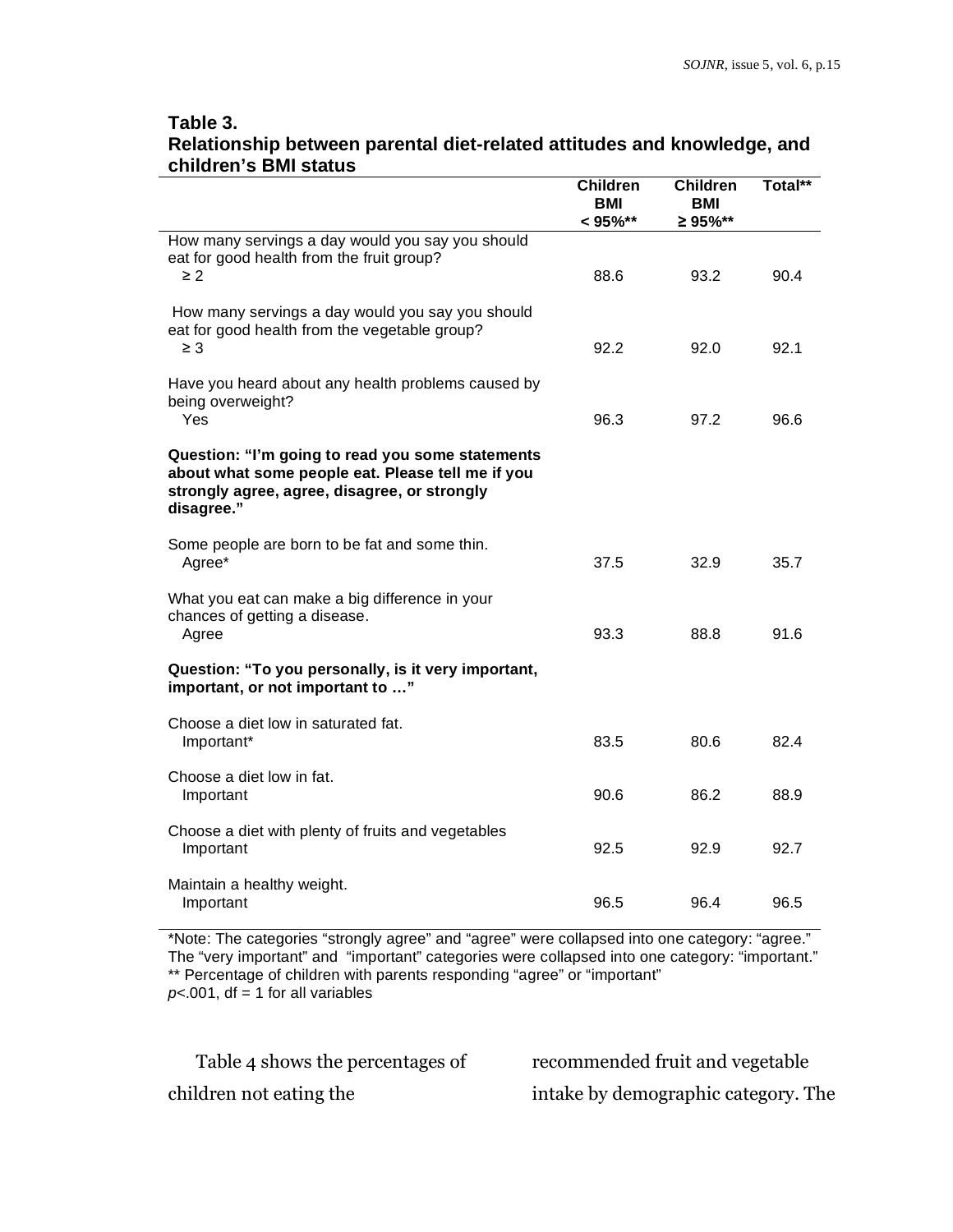| data indicate clearly that most       | mean number of fruit servings        |
|---------------------------------------|--------------------------------------|
| preschool children do not consume     | indicated more than half of children |
| the recommended three servings of     | (60.4%) eat two or more servings a   |
| vegetables per day. The mean          | day. However, almost three-fourths   |
| serving of vegetables per day for all | $(74.5%)$ of overweight children eat |
| children was 0.875. By contrast, the  | fewer than two fruit servings a day. |

| Table 4.<br><b>Children's Characteristics by Fruit and Vegetable Servings and BMI Status</b> |           |             |        |                 |
|----------------------------------------------------------------------------------------------|-----------|-------------|--------|-----------------|
|                                                                                              |           | Fruit $<$ 2 |        | Vegetable $<$ 3 |
| Childran                                                                                     | $RML-95%$ | RMI > 95%   | RMLQ5% | RMI > 95%       |

| <b>Children</b>      | <b>BMI&lt;95%</b> | BMI $\geq$ 95% | <br><b>BMI</b> <95% | BMI $\geq$ 95% |
|----------------------|-------------------|----------------|---------------------|----------------|
| 2-5 years            | 55.4              | 74.5           | 98.2                | 91.5           |
| 2-3 years            | 58.0              | 74.1           | 98.8                | 100.0          |
| 4-5 years            | 56.6              | 74.4           | 98.5                | 94.3           |
| White, non-Hispanic* | 54.8              | 74.5           | 98.4                | 89.8           |
| Black, non-Hispanic  | 68.5              | 76.0           | 97.9                | 100.0          |

\* Hispanic and Other were not included because of the high rate of missing data in these groups. *p<*.001, *df* = 1 for all variables

Table 5 illustrates the correlation of fast food dollars (FFD) with reported number of fruit and vegetable servings consumed by children. A negative correlation was determined for family fast food

dollars (FFD) with children's servings of vegetables. There was a small positive correlation between fast foods dollars and fruit servings, but we do not believe that it is clinically significant.

## **Table 5.**

## **Correlation between Children's (2-5 years) Monthly Family Fast Food Dollars (FFD) and Fruit and Vegetable Serving, Pearson's** *r*

|                 | Vegetable | <b>Fruit</b> | <b>FFD</b> |
|-----------------|-----------|--------------|------------|
| Vegetable       |           | $.042**$     | $-0.050**$ |
| Fruit           |           |              | $.012**$   |
| FFD             |           |              |            |
| all of the<br>. |           |              |            |

\*\**p* = 0.01, 2-tailed

Table 6 shows the relationship between fast food dollars spent per month and daily consumption of

fruits and vegetables by 2-5 year olds. For those families in which the children ate less than the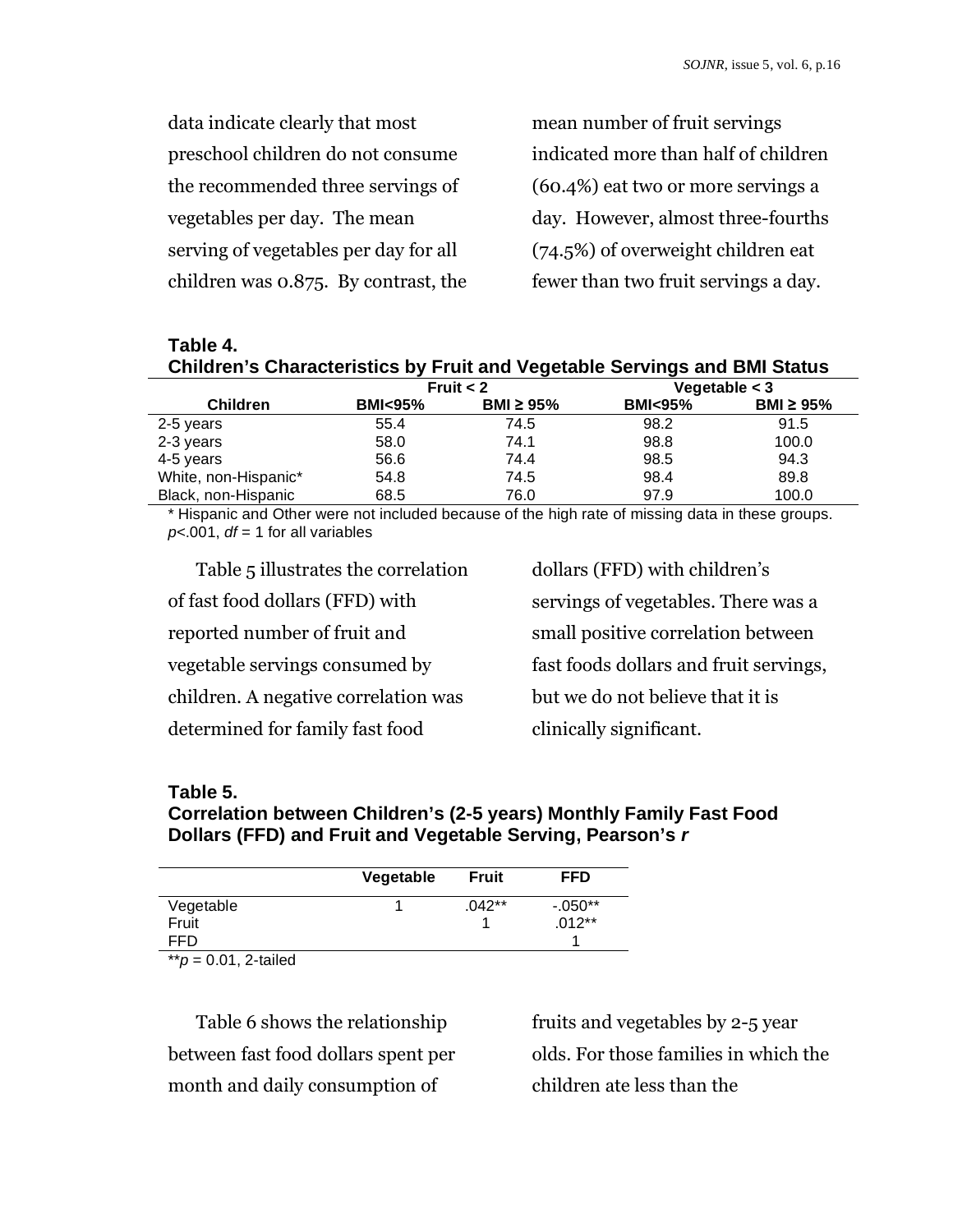recommended number of vegetables daily, the mean fast food dollars per month was more than double that spent by families in which the children met the recommended guidelines for vegetables; the median fast food dollars spent was exactly double. For fruit consumption, the picture was not quite so clear. The means were different statistically but not clinically. However, the median fast food dollars spent by families in which the children did not meet the guidelines for fruit consumption was

33% higher than for families in which the children met the guidelines. These data clearly demonstrate that the amount of money spent on fast food was inversely related to vegetable consumption among pre-school children and could possibly also be a factor in low rates of fruit consumption. (Note: no family in the study reported that their children met the guidelines for both fruit and vegetable consumption.)

## **Table 6 Mean Monthly Expenditure on Fast Food by Daily Vegetable and Fruit Consumption**

|                              | $<$ 3 Vegs                | $\geq 3$ Vegs             | < 2 Fruits                | $\geq$ 2 Fruits           |
|------------------------------|---------------------------|---------------------------|---------------------------|---------------------------|
| Mean<br>$(95% \, \text{Cl})$ | \$26.87<br>(26.50, 26.88) | \$12.86<br>(12.82, 12.92) | \$27.53<br>(27.51, 27.54) | \$25.26<br>(25.24, 25.29) |
| Median                       | \$20.00                   | \$10.00                   | \$20.00                   | \$15.00                   |

This study found a statistically significant correlation between children's BMI and their fruit and vegetable intake. Results indicate a slight negative correlation between fruit intake and overweight children. Vegetable intake was slightly positive for overweight children (Table 7).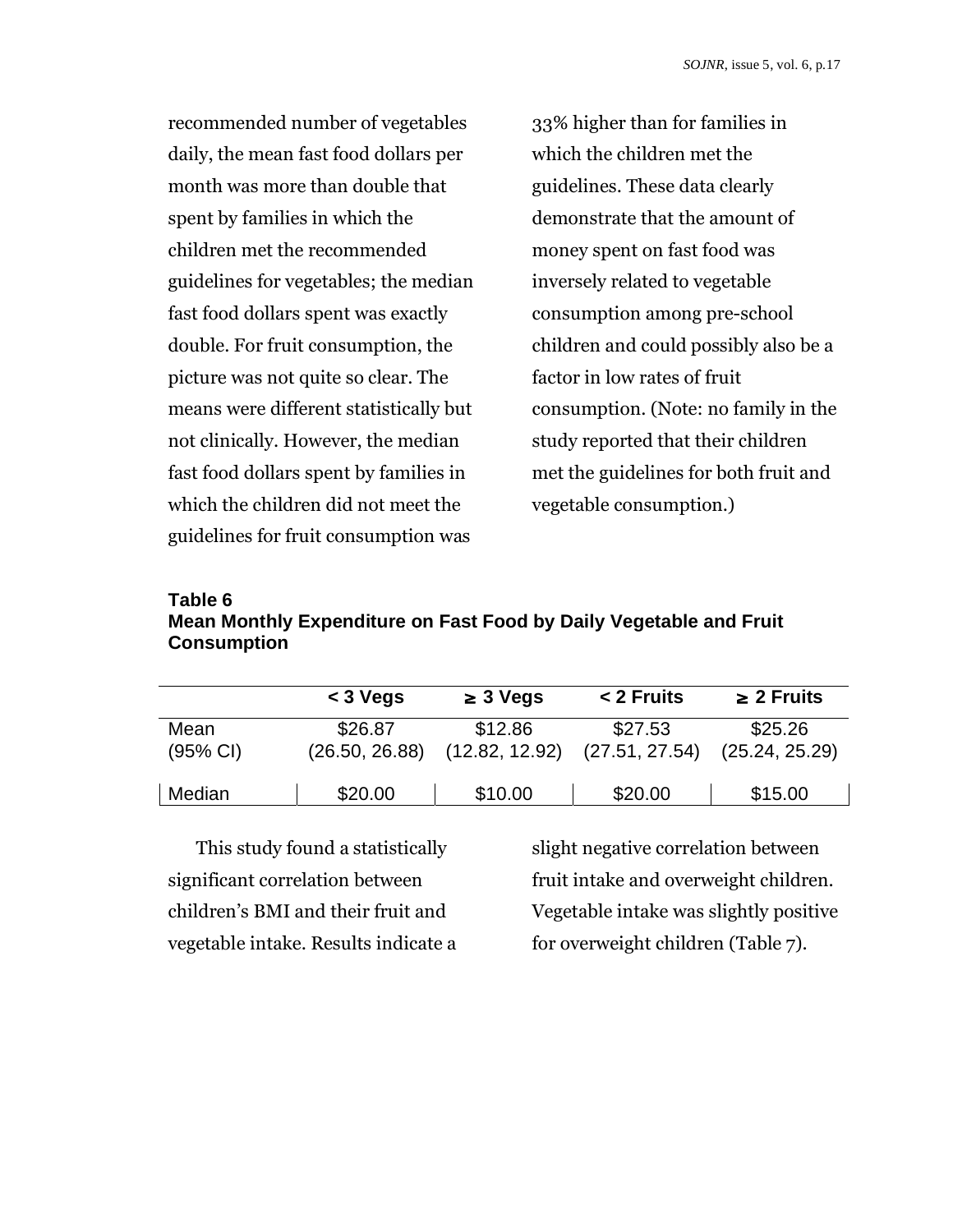| Table 7.                                                           |
|--------------------------------------------------------------------|
| Correlation between Children's BMI and Fruit and Vegetable Intake, |
| Pearson's r                                                        |

| Children's                                                |             |                |
|-----------------------------------------------------------|-------------|----------------|
| <b>Servings</b>                                           | BMI $<$ 95% | BMI $\geq$ 95% |
| Fruit                                                     | .032        | $-.033$        |
| Vegetable                                                 | .083        | .034           |
| $p$ value = 0.01 level (2- tailed) between RML groups for |             |                |

1 level (2- tailed) between BMI groups for fruit and vegetable servings.

## **Discussion**

This study examined the dietrelated attitudes, knowledge, and family fast food spending of parents with preschoolers, and compared these with their children's fruit and vegetable consumption, and BMI status. There were several major findings of this study:

- fruit and vegetable consumption of preschool children vary significantly between whites and blacks,
- parents' knowledge and attitudes are not correlated with children's fruit and vegetable intake,
- children in families that spend more dollars on fast food tend to eat fewer vegetables and to a lesser extent, fewer fruits,
- preschool children's overweight status was not associated with the diet-related attitudes and knowledge of parents, and

significant numbers of overweight children are in families with older parents, or parent employed full-time, or parents with some college education.

Parents of preschool children appeared to be knowledgeable in areas related to fruit and vegetable intake, the importance of maintaining a healthy weight, and diseases related to being overweight. This may imply that parental knowledge was not a primary factor in children's diets. Many fast food restaurants serve fruit pies and fruit juices and in salads (with large servings of fatty salad dressings or potatoes as a vegetable). This may help explain the correlation between fast food and fruit and vegetable servings in preschool children.

In addition to this work, other studies also found a significant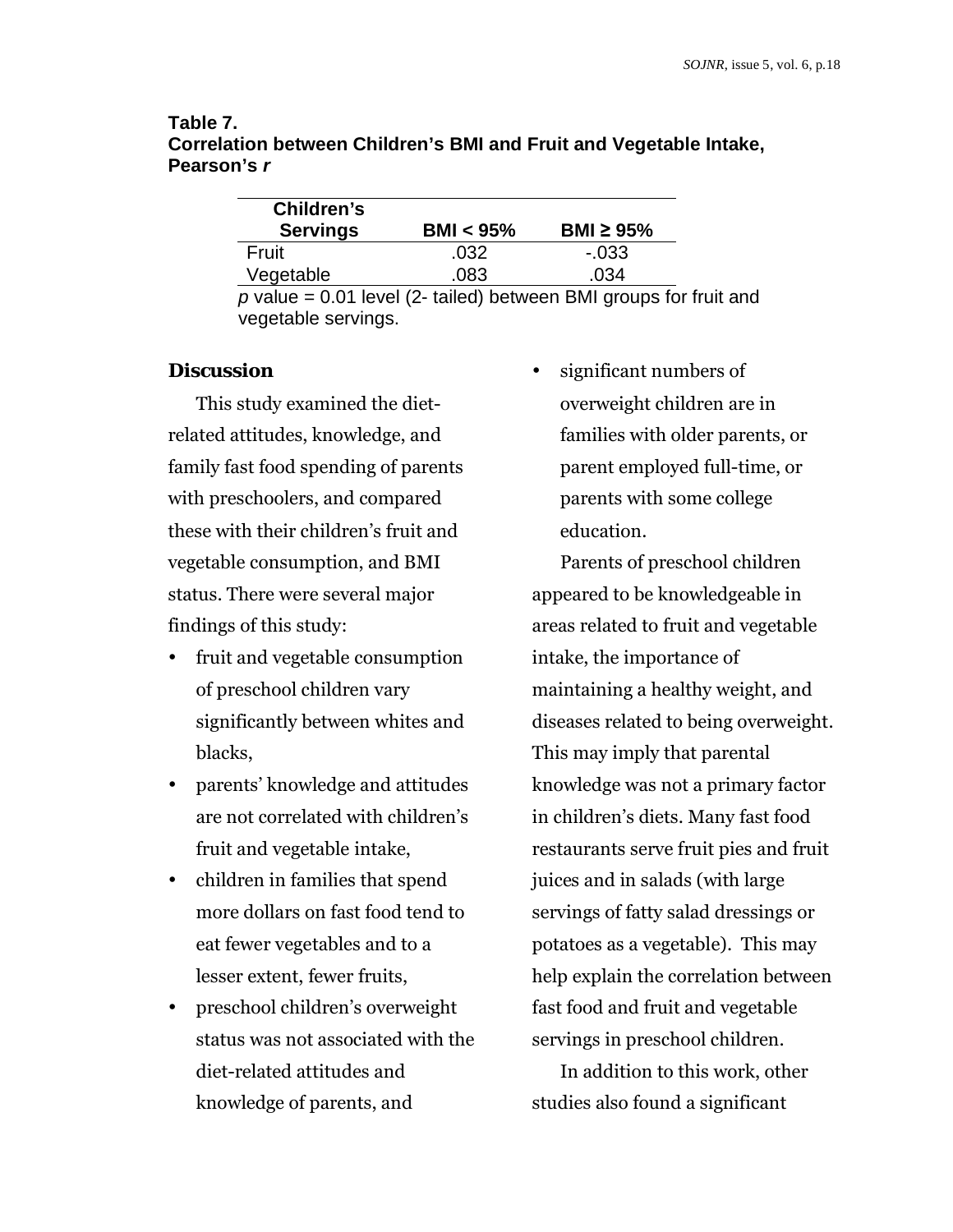number of adults were aware of the correct recommended number of fruit and vegetable servings.**13,23,24** Variyam's**23** study of children ages 6 -17 years suggested that there was a relationship between children's BMI and their fruit and vegetable intake; Lin and Morrison**15** found a correlation between children' fruit intake and BMI, but did not find a consistent correlation between vegetable intake and BMI. Their findings suggest that children with BMI < 85% eat more fruit than overweight children.**15** Binkley and colleagues'**30** findings suggested that males had an increase in BMI with increased fast food consumption. Results of this study suggested a negative correlation between fast food and vegetable intake, which are similar to the results of the study by French et al,**31** who found a negative association between fast foods and fruit and vegetable servings in an adolescent population in a large Midwestern city. A possible explanation for the difference in fruit results may be due to the operational definition for fruit. Results of this study were also consistent the recent work by Bowman and colleagues,**<sup>4</sup>**

which suggested children who eat more fast foods eat less fruit and vegetables. This study included all sources of fruit and studied children and youth ages 4-19. Kranz and colleagues**28** found younger preschool children had higher fruit and vegetable intake than children 4- 5 years old. Muñoz and colleagues**<sup>35</sup>** findings indicated that the mean daily servings of fruit was 5.2 and vegetables 1.9 in preschoolers are consistent with this study findings that preschool children eat sufficient fruit servings per day, but fail to meet the recommended vegetable servings.

Limitations to this study included the exclusion of teen parents, inclusion of fruit juice and desserts such as pies with fruit consumption, the under-representation of the Hispanic population, and the selfreporting of all data. There was also over-sampling for low income but not for race/ethnicity in this study.**<sup>32</sup>** This may account for the low representation of Hispanics based on the 1990 US Census, which estimated the Hispanic population at 9%.**36** Use of Day-1 and not Day-2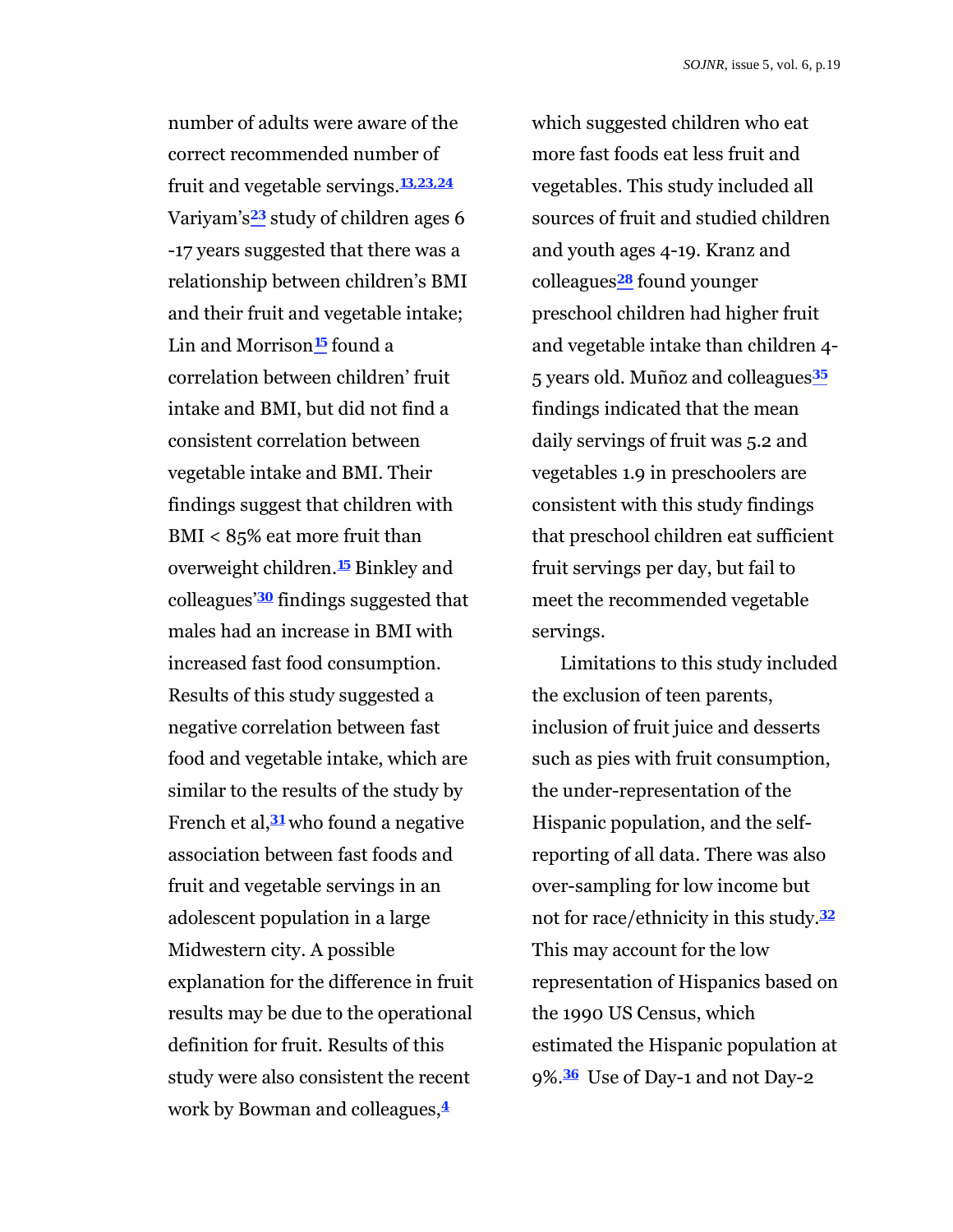CFSII data is a study limitation and possible threat to internal validity

Future studies should include adolescent parents. The teen birth rate in 2003 was 48.5 per 1,000 births.**37** Preschool children with teen parents have poor health outcomes and therefore information on what parents' attitudes are and what they know may be important in developing nursing and public health interventions to reduce the epidemic of overweight in children. Studies to broaden our knowledge of barriers to children eating the recommended levels of fruit and vegetables and exploration into why families are increasing their fast food intake could be important in development of success interventions to promote healthy eating patterns.

From this study, it is clear that public health nurses specifically, and nurses in general, should develop and implement health promotion

programs to educate all parents, including older ones, about the need to provide the recommended numbers of fruits and vegetables each day for their preschool children. Nurses should also work with fast food chains to both continue and increase their development of healthy alternative meals for children and to aggressively market these alternatives. Day care settings need to be included in these health promotion programs because of the large number of preschool children they feed each day in this country. Especially needed is an emphasis on targeting African American parents and children due to the significantly higher prevalence of overweight in this population. It is crucial that public health practitioners address overweight/obesity in preschool children through primary prevention strategies to reduce these rates in children, adolescents, and adults.

## **References**

1. Ogden, C.L., Flegal, K.M., Carroll, M.D., et al. (2002). Prevalence and trends in overweight among US children and adolescents, 1999-2000*. Journal of the American Medical Association*, *288*(14): 1728-1732.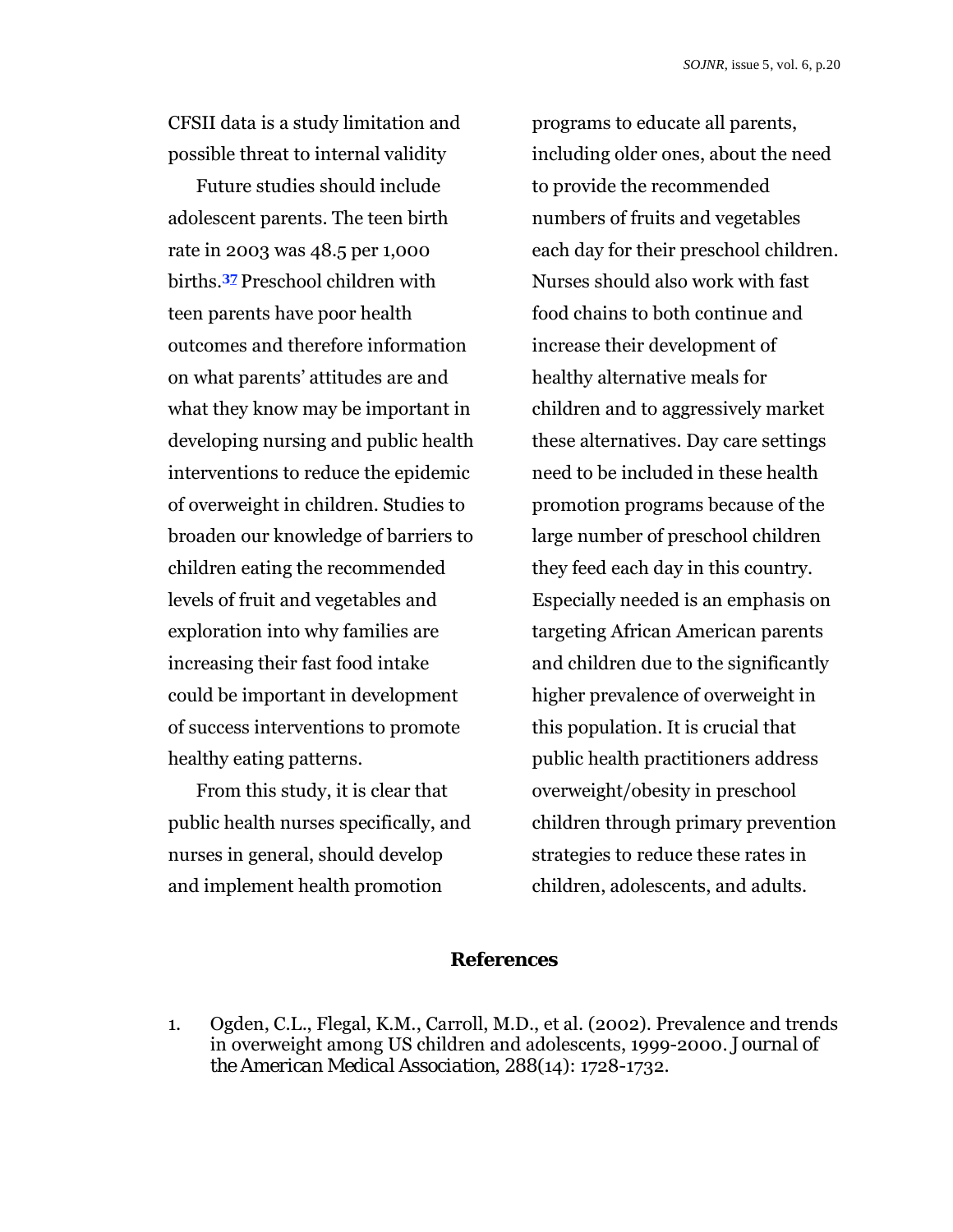- 2. Epstein, L.H., Gordy, C.C., Raynor, H.A., et al. (2001). Increasing fruit and vegetable intake and decreasing fat and sugar intake in families at risk for childhood obesity*. Obesity Research*, *9*(3): 171-178.
- 3. Jimenez-Cruz, A., Bacardi-Gascon, M., and Jones, E.G. (2002). Consumption of fruits, vegetables, soft drinks, and high-fat-containing snacks among Mexican children on the Mexico-U.S. Border*. Archives of Medical Research*, *33*: 74-80.
- 4. Bowman, S.A., Gortmaker, S.L., Ebbeling, C.B., et al. (2004). Effects of fastfood consumption on energy intake and diet quality among children in a national household survey. *Pediatrics*, *113*(1): 112-118.
- 5. Guthrie, J.F., Lin, B.H., and Frazao, E. (2002). Role of food prepared away from home in the American diet, 1977-78 versus 1994-96: Changes and consequences. *Journal of Nutrition Education & Behavior*, *34*(3): 140-150.
- 6. Lin, B.H., Frazao, E., and Guthrie, J.F. (1999), *Away-from-home foods increasingly important to quality of American diet*. U. S. Department of Agriculture: Washington, DC. 1-22.
- 7. Dietz, W.H. (1998). Health consequences of obesity in youth: Childhood predictors of adult disease*. Pediatrics*, *101*(3): 518 - 516.
- 8. Freedman, D.S., Dietz, W.H., Srinivasan, S.R., et al. (1999). The relation of overweight to cardiovascular risk factors among children and adolescents: The Bogalusa heart study. *Pediatrics*, *103*(6): 1175-1182.
- 9. Ogden, C.L., Troiano, R.P., Briefel, R.R., et al. (1997). *Prevalence of overweight among preschool children in the United States, 1971 through 1994*, Retrieved:<http://www.pediatrics.org/cgi/content/full/99/4/e1>
- 10. Jolliffe, D. (2004). Extent of overweight among low-income children and adolescents from 1971 to 2000. *International Journal of Obesity*, *28*(1): 4-9.
- 11. Mei, Z., Scanlon, K.S., Grummer-Strawn, L.M., et al. (1998). Increasing prevalence of overweight among US low-income preschool children: The centers for disease control and prevention pediatric nutrition surveillance, 1983 to 1995, Retrieved:

<http://www.pediatric.org/cgi/content/full/101/1/e12>

- 12. Colavito, E.A., Guthrie, J.F., Hertzler, A.A., et al. (1996). Relationship of diet-health attitudes and nutrition knowledge of household meal planners to the fat and fiber intakes of meal planners and preschoolers*. Journal of Nutrition Education*, *28*(6): 321-328.
- 13. Morton, J.F. and Guthrie, J.F. (1997). Diet-related knowledge, attitudes, and practices of low-income individuals with children in the household*. Family Economics & Nutrition Review*, *10*(1): 1-14.
- 14. Cooke, L.J., Wardle, J., Gibson, E.L., et al. (2004). Demographic, familial and trait predictors of fruit and vegetable consumption by preschool children*. Public Health Nutrition*, *7*(2): 295-303.
- 15. Lin, B.H. and Morrison, R.M. (2002). Higher fruit consumption linked with lower body mass index. *Food Review*, *25*(3): 28-32.
- 16. Mokdad, A.H., Marks, J.S., Stroup, D.F., et al. (2004). Actual causes of death in the United States, 2000*. Journal of the American Medical Association*, *291*(10): 1238, 8.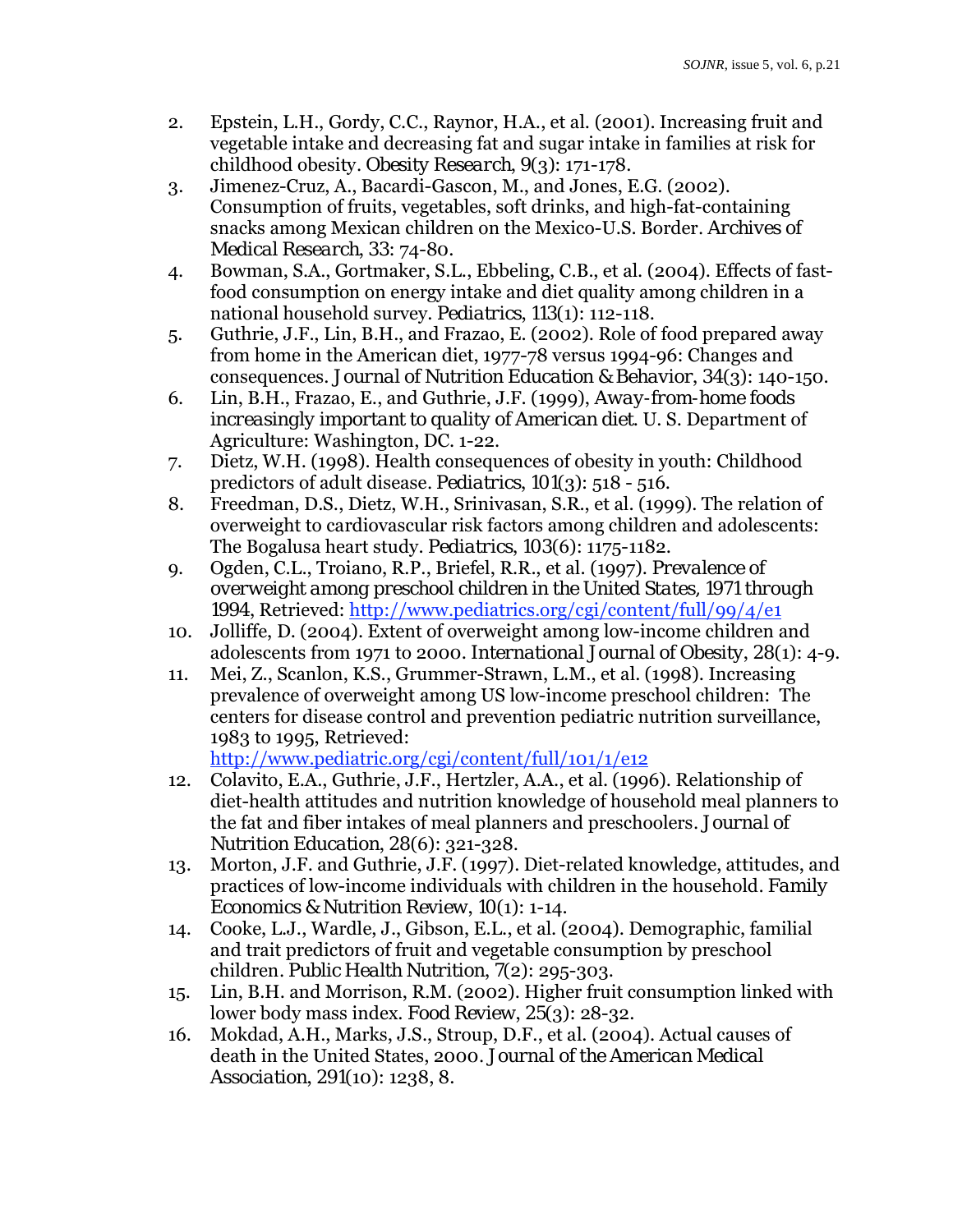- 17. Ebbeling, C.B., Pawlak, E.B., and Ludwig, D.S. (2002). Childhood obesity: Public-health crisis, common sense cure*. The Lancet*, *360*: 473-482.
- 18. Wang, G. and Dietz, W.H. (2002). *Economic burden of obesity in youths aged 6-17 years: 1979-1999*, Retrieved: <http://www.pediatrics.org/cgi/content/full/109/5/e81>
- 19. DiPietro, L., Mossberg, H.O., and Stunkard, A.J. (1994). A 40-year history of overweight children in Stockholm: Life-time overweight, morbidity, and mortality*. International Journal of Obesity*, *18*(18): 585-90.
- 20. Must, A., Jacques, P.F., Dallal, G.E., et al. (1992). Long-term morbidity and mortality of overweight adolescents: A follow-up of the Harvard growth study of 1922 to 1935*. New England Journal of Medicine*, *18*(18): 1350-5.
- 21. Nieto, F.J., Szklo, M., and Comstock, G.W. (1992). Childhood weight and growth rate as predictors of adult mortality*. American Journal of Epidemiology*, *136*(201-13).
- 22. Must, A. and Strauss, R.S. (1999). Risk and consequences of childhood and adolescent obesity*. International Journal of Obesity*, *23*(S2): S2-S11.
- 23. Variyam, J.N. (2001). Overweight children: Is parental nutrition knowledge a factor? *Food Review*, *24*(2): 18-22.
- 24. Guthrie, J.F. and Fulton, L., H. (1995). Relationship of knowledge of food group servings recommendation to food group consumption*. Family Economics and Nutrition Review*, *8*(4): 2-16.
- 25. Kuchler, F. and Lin, B.-H. (2002). The influence of individual choices and attitudes on adiposity. *International Journal of Obesity*, *26*(7): 1017-1022.
- 26. Field, A.E., Gillman, M.W., Rosner, B., et al. (2003), *Association between fruit and vegetable intake and change in body mass index among a large sample of children and adolescents in the united states. International Journal of Obesity*, 27: 728-734.
- 27. Brady, L.M., Lindquist, C.H., Herd, S.L., et al. (2000). Comparison of children's dietary intake patterns with US dietary guidelines*. British Journal of Nutrition*, *84*(3): 361-367.
- 28. Kranz, S., Siega-Riz, A.M., and Herring, A.H. (2004). Changes in diet quality of American preschoolers between 1977 and 1998*. American Journal of Public Health*, *94*(9): 1525-1530.
- 29. Lin, B.H., Guthrie, J.F., and Blaylock, J.R. (1995), *The diets of America's children: Influence of dining out, household characteristics, and nutrition knowledge*. U. S. Department of Agriculture: Washington, DC. 1-37.
- 30. Binkley, J.K., Eales, J., and Jekanowski, M. (2000). The relation between dietary change and rising US obesity. *International Journal of Obesity*, *24*(8): 1032-1039.
- 31. French, S.A., Story, M., Neumark-Sztainer, D., et al. (2001). Fast food restaurant use among adolescents: Associations with nutrient intake, food choices and behavioral and psychosocial variables*. International Journal of Obesity*, *25*: 1823-1833.
- 32. Tippett, K.S. and Cypel, Y.S. (1997), *Design and operation: The continuing survey of food intakes by individuals and the diet and health knowledge survey 1994 - 1996, nation-wide food surveys*. United States Department of Agriculture: Washington, DC. 1-139.